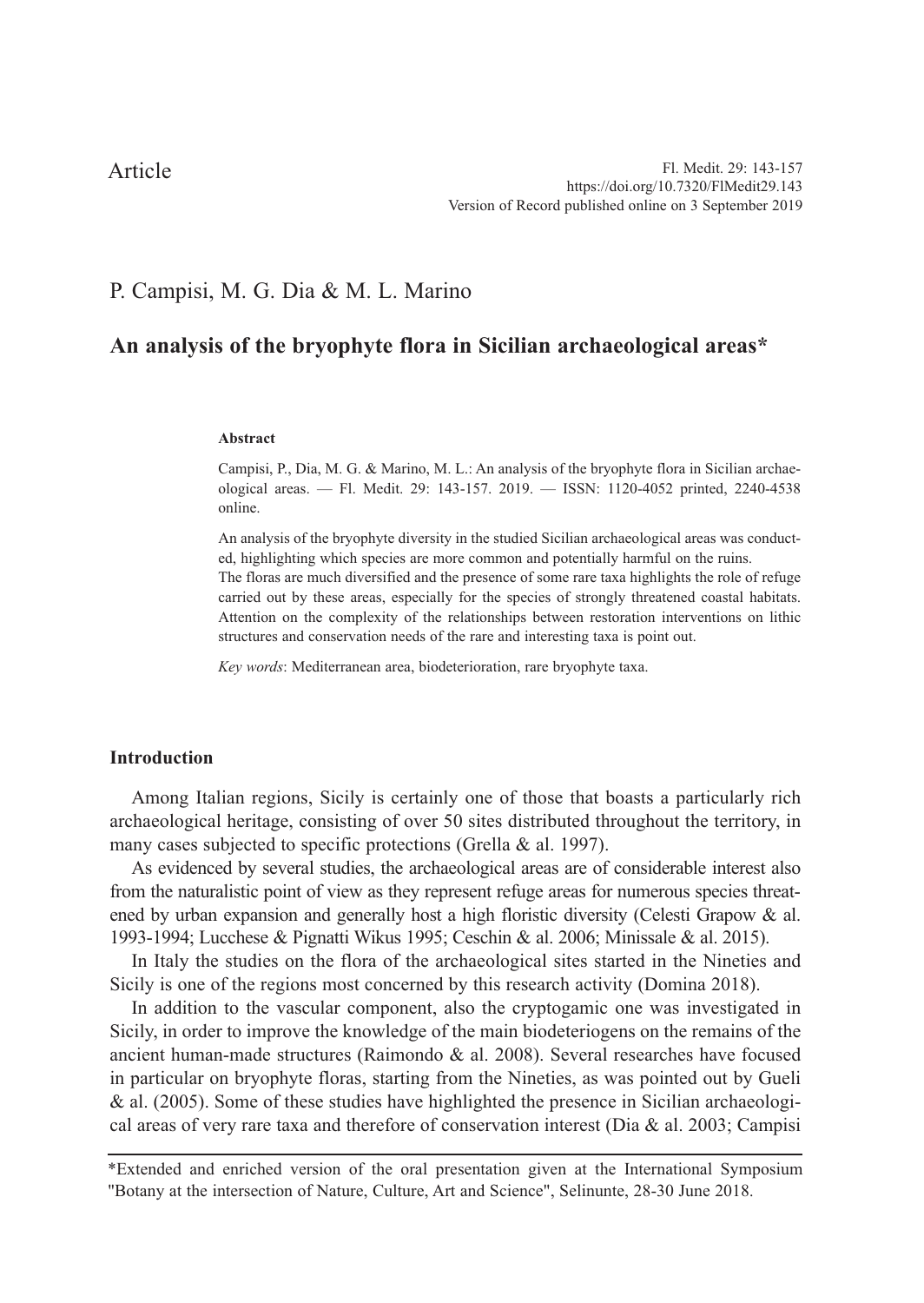& Provenzano 2004; Dia & Campisi 2006;Campisi & al. 2008; Dia & Campisi 2009), drawing attention to the need to clarify the deteriogenic role of bryophytes to evaluate in some cases the hypothesis of their maintenance on the ruins.

Here we analyze so far studied bryophyte floras in some archaeological areas of Sicily with the aim of evaluating the bryophyte diversity of the areas and highlighting which species are more common and potentially harmful on the ruins as well as wich species are worthy of conservation.

### **Materials and methods**

The Archaeological Parks of Solunto and of Mount Iato in Palermo province, those of Segesta and Selinunte e Cave di Cusa in Trapani province, the Neapolis Archaeological Park of Syracuse town, the Temple of Cerere in Enna province and the Greco-Roman Theatre and the Roman Amphitheatre inside Catania town have been taken into consideration in this analysis (Table 1). In view of their naturalistic interest, some of these areas, in particular Mount Iato Archaeological Park, Selinunte and Cave di Cusa Archaeological Park and Solunto Archaeological Park, are included in the list of Sites of Community Interest (ITA020027 Monte Iato, Kumeta, Maganoce e Pizzo Parrino; ITA010011 Sistema dunale Capo Granitola, Porto Palo e Foce del Belice; ITA020019 Rupi di Catalfano e Capo Zafferano).The present study was based on bibliographic and unpublished data. In particular, we have considered the papers of Privitera & al. (1996), Lo Giudice & Cristaudo (1998), Di Benedetto & Grillo (1998), Puglisi (1999), Guglielmo & al. (2003) and Aiello & al. (2003). Furthermore, the data concerning bryophyte material collected by the authors in the Sicilian archaeological areas of Selinunte and Mount Iato were also taken into consideration.

The archeological areas of Selinunte, Syracuse, Catania, Solunto and Segesta are located at lowland or hilly altitudes (10-415 m a.s.l.) on the contrary Mount Iato and Enna are located at sub-mountain altitudes (850-970 m a.s.l.). Vegetation is mostly represented by xerophilous or mesophilous grasslands and garrigues; only at Selinunte psammophilous, wetlands communities and Mediterranean maquis also occur (Table 1).

The relevant samples are kept at the *Herbarium Mediterraneum Panormitanum* (PAL).

| Archaeological area                                      | Abbreviation | Altitude<br>(m a.s.l.) | Area<br>size<br>(ha) | <b>Vegetation type</b>                                                             |
|----------------------------------------------------------|--------------|------------------------|----------------------|------------------------------------------------------------------------------------|
| Mount Iato Archaeological Park (Palermo)                 | Iа           | 850                    | 40                   | Mesophilous grasslands, garrigues                                                  |
| Segesta Archaeological Park (Trapani)                    | Sg           | 415                    | 30                   | Xerophilous grasslands, garrigues                                                  |
| Selinunte and Cave di Cusa Archaeological Park (Trapani) | S1           | 10                     | 215                  | Psammophilous communities,<br>Mediterranean maquis, wetlands<br>communities, crops |
| Neapolis Archaeological Park (Syracuse)                  | Si           | 25                     | 22                   | Xerophilous grasslands, crops                                                      |
| Solunto Archaeological Park (Palermo)                    | So           | 215                    | 20                   | Xerophilous grasslands, garrigues                                                  |
| Greco-Roman Theatre and the Roman Amphitheatre (Catania) | Ca           | 25                     | 0.6                  | Sinantropic communities                                                            |
| Temple of Ceres (Enna)                                   | En           | 970                    | 0.4                  | Subnitrofilous xerophilous grasslands                                              |

Table 1. Studied areas and relatives data of surface, altitude and vegetation types.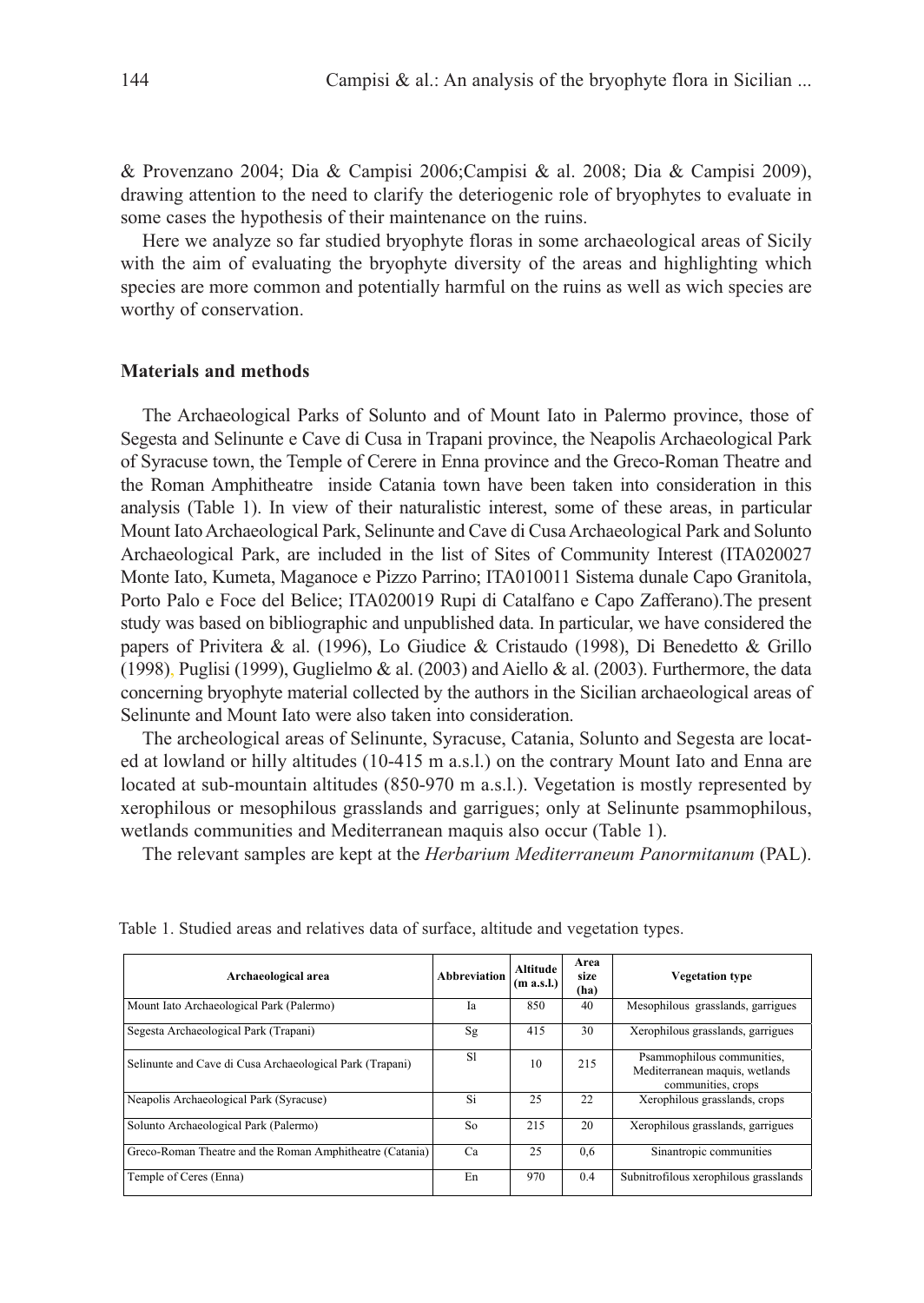The nomenclature of the species comply with Söderström  $\&$  al. (2016) for liverworts and hornworts and Ros & al. (2013) for mosses, with the exception of *Didymodon tophaceus* complex for which Kučera & al. (2018) is followed .

In order to characterize the floras of Sicilian archaeological areas, chorological and ecological features were compared. Chorotypes were taken from Düll (1983, 1984, 1985, 1992), where almost all taxa of studied sites are reported, with same abbreviations and for the construction of the chorological histogram they were after joined in five groups: temperate (temp, s.temp, temp-mont, subkont); oceanic-Mediterranean (oc-med, oc-submed, suboc-med, subocsubmed); Mediterranean (med, med-oc, submed, submed-oc, submed-suboc, submed-subocmont submed-mont); boreal (subbor, subbor-mont); oceanic (suboc).

Ellenberg's indicator values relating to light, temperature, moisture and substrate reaction, were taken from Düll (1991).

All available data were assembled in a Microsoft Access database, where for each taxon ecological indicator values, chorotypes, and occurrence in the Sicilian archaeological areas were recorded.

For each site, the ecological indicator mean values were calculated to draw radar diagram. In order to measure the level of similarity of the floras, a hierarchical cluster analysis using Jaccard's similarity index (Jaccard 1908), applied on a data matrix including presence–absence of moss and liverwort taxa, was performed with the Biodiversity Professional program (McAleece & al. 1997).

The bioclimatic thermotypes were derived from the thermotypes map provided by Pesaresi & al. (2014).

Moreover, with the aim of identifying the potentially most dangerous species for the integrity of the ruins, in the sites of Selinunte, Segesta and Solunto the following data were recorded by the authors in the field and analized:

1) frequency of taxa in five classes based on percentage occurrence in the total collection points of every archaeological area (I: 0–20%, II: 21-40%, III: 41-60%, IV: 61-80%, V: 81- 100%); 2) percentage cover in five classes based on percentage cover of each species on the total surface colonized by the bryophytes in  $30 \times 30$  cm areas, in every archaeological area (I: 0–20%, II: 21-40%, III: 41-60%, IV: 61-80%, V: 81-100%); 3) sporophyte or propagule production (production was considered high (+) when their occurrence was recorded in more than 30% of plants in the collected specimens, low (-) if in 30% of plants or less).

Life strategies were taken from Dierβen (2001) with same abbreviations.

In all figures and tabular material studied sites were indicated with following abbreviations: Ca: Greco-Roman Theatre and the Roman Amphitheatre in Catania town; En: Temple of Ceres in Enna town; Ia: Mount Iato Archaeological Park; Sg: Segesta Archeological Park: Si: Neapolis Archaeological Park in Syracuse town; Sl: Selinunte and Cave di Cusa Archeological Park; So: Solunto Archaeological Park.

### **Results and Discussion**

Overall, the bryophyte flora of the Sicilian archaeological areas studied so far includes 88 taxa (75 mosses and 13 liverworts). They are listed in Table 2, where the presence in each area, ecological indicators and chorotypes are reported.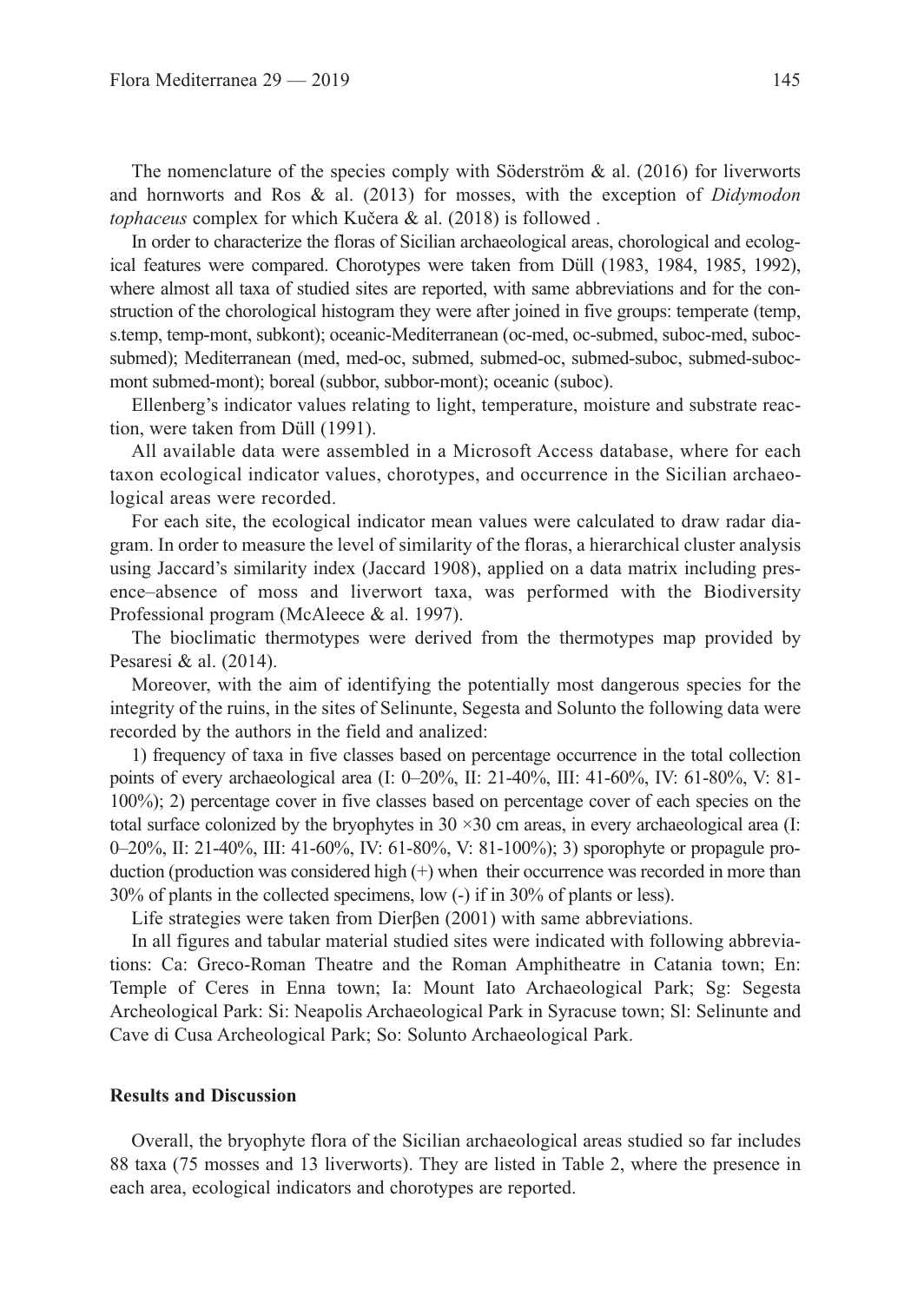Table 2. List of taxa of studied archaeological areas and their ecological indicators (from Düll 1991) and chorotypes (from Düll 1983, 1984, 1985, 1992). L: light; T: temperature; M: moisture; R: substrate reaction. The abbreviations of archeological areas are given in Table 1.

Temp: temperate; s.temp: south-temperate; temp-mont: temperate-montane; subkont: subcontinental; oc-med: oceanic-Mediterranean; oc-submed: oceanic-submediterranean; suboc-med: suboceanic-Mediterranean; suboc-submed: suboceanic-submediterranean; med: Mediterranean; submed: submediterranean; submed-oc: submediterranean-oceanic; submed-suboc: submediterranean-suboceanic; submed-suboc-mont: submediterranean-suboceanic-montane; submed-mont: submediterraneanmontane; med-oc: Mediterranean-oceanic; subbor: subboreal; subbor-mont: subboreal-montane; suboc: suboceanic.

|                                             |             | Archaeological areas |              |              |                    |              |              |                |                | <b>Ecological indicators</b> | <b>Chorotypes</b> |              |
|---------------------------------------------|-------------|----------------------|--------------|--------------|--------------------|--------------|--------------|----------------|----------------|------------------------------|-------------------|--------------|
| Taxa                                        | Ca          | En                   | Ia           | Sg           | Sl                 | Si           | So           | L              | т              | M                            | R                 |              |
| Cephaloziella baumgartneri Schiffn.         | $\bullet$   | $\bf x$              | $\bullet$    | ٠            | $\bullet$          | $\bf x$      | $\bf x$      | 5              | $\overline{7}$ | 5                            | $\bullet$         | oc-med       |
| Conocephalum conicum (L.) Dumort.           | $\bullet$   | $\bullet$            | $\bullet$    | $\bullet$    | $\bullet$          | $\bar{x}$    | $\bullet$    | $\tau$         | 3              | $\overline{7}$               | $\overline{7}$    | subbor-mont  |
| Fossombronia caespitiformis (Raddi) De Not. | $\bullet$   | $\bullet$            | $\bullet$    | $\mathbf x$  | $\mathbf x$        | $\mathbf x$  | X            | 7              | 9              | 5                            | 8                 | oc-med       |
| Fossombronia pusilla (L.) Nees              | $\bullet$   | $\bullet$            | $\bullet$    | $\bullet$    | $\bullet$          | $\bf x$      | $\bullet$    | $\overline{7}$ | $\overline{7}$ | $\overline{7}$               | 3                 | suboc-submed |
| Lunularia cruciata (L.) Dumort. ex Lindb.   | $\mathbf x$ | $\bullet$            | $\bullet$    | $\bullet$    | $\bar{x}$          | $\bf x$      | $\bullet$    | 7              | 8              | 6                            | 6                 | oc-med       |
| Pellia endiviifolia (Dicks.) Dumort.        | $\bullet$   | $\bullet$            | $\bullet$    | $\bullet$    | $\bullet$          | $\mathbf x$  | $\bullet$    | $\bullet$      | $\overline{4}$ | 8                            | 9                 | s.temp       |
| Riccia atromarginata Levier                 | $\bullet$   | $\bullet$            | $\bullet$    | $\bullet$    | $\bullet$          | $\bullet$    | $\mathbf x$  | $\bullet$      | $\bullet$      | $\bullet$                    | $\bullet$         | med-oc       |
| Riccia glauca L.                            | $\bullet$   | $\bullet$            | $\bullet$    | $\bullet$    | $\bar{x}$          | $\bullet$    | $\bullet$    | 8              | 5              | $\tau$                       | 5                 | submed       |
| Riccia lamellosa Raddi                      | $\bullet$   | $\bullet$            | $\bullet$    | $\bullet$    | $\bar{\mathbf{x}}$ | $\bullet$    | $\bar{x}$    | 8              | 9              | 5                            | $\bullet$         | med          |
| Riccia sorocarpa Bisch.                     | $\bullet$   | $\bullet$            | $\bullet$    | $\bullet$    | $\bar{x}$          | $\bullet$    | $\bullet$    | 9              | $\bullet$      | 5                            | 5                 | temp         |
| Southbya tophacea (Spruce) Spruce           | $\bullet$   | $\bf x$              | $\bullet$    | $\bullet$    | $\bullet$          | $\bullet$    | $\bullet$    | $\bullet$      | $\bullet$      | $\bullet$                    | $\bullet$         | oc-med       |
| Sphaerocarpos michelii Bellardi             | $\bullet$   | $\bullet$            | $\bullet$    | $\mathbf x$  | $\bar{\mathbf{x}}$ | $\bullet$    | $\bullet$    | $\overline{7}$ | 8              | 6                            | 6                 | suboc-submed |
| Targionia hypophylla L.                     | $\bullet$   | $\bullet$            | $\bullet$    | $\bullet$    | $\mathbf x$        | $\bullet$    | $\bullet$    | 6              | $\overline{7}$ | $\overline{4}$               | 5                 | oc-submed    |
| Aloina aloides (Koch ex Schultz) Kindb.     | $\bullet$   | $\bullet$            | $\mathbf{x}$ | $\bf{x}$     | $\bullet$          | $\bf x$      | $\mathbf x$  | $\overline{7}$ | 6              | $\overline{4}$               | $\mathbf Q$       | temp         |
| Aloina ambigua (Bruch & Schimp.) Limpr.     | $\bullet$   | $\bullet$            | $\bullet$    | $\bullet$    | $\bar{x}$          | $\bf x$      | $\bar{x}$    | $\tau$         | 6              | $\overline{4}$               | 8                 | submed       |
| Aloina rigida (Hedw.) Limpr                 | $\bullet$   | $\bullet$            | $\mathbf x$  | $\bullet$    | $\mathbf x$        | $\bullet$    | $\bullet$    | $\tau$         | $\overline{4}$ | 5                            | 6                 | temp         |
| Barbula bolleana (Müll.Hal.) Broth.         | $\bullet$   | $\bullet$            | $\bullet$    | $\bullet$    | $\bullet$          | $\mathbf{x}$ | $\bullet$    | 8              | $\overline{9}$ | 8                            | 8                 | submed       |
| Barbula convoluta Hedw.                     | $\bullet$   | $\bullet$            | $\mathbf x$  | $\bullet$    | $\mathbf{x}$       | $\mathbf x$  | $\mathbf{x}$ | 8              | $\bullet$      | 3                            | 6                 | temp         |
| Barbula unguiculata Hedw.                   | $\mathbf x$ | $\bullet$            | $\mathbf{x}$ | $\mathbf x$  | $\mathbf{x}$       | $\mathbf x$  | X            | $\overline{7}$ | $\bullet$      | $\overline{2}$               | $\overline{7}$    | temp         |
| Bryum argenteum Hedw.                       | $\bullet$   | $\bullet$            | $\mathbf{x}$ | $\bullet$    | $\mathbf x$        | $\mathbf x$  | X            | 7              | $\bullet$      | $\overline{4}$               | 6                 | temp         |
| Bryum canariense Brid.                      | $\mathbf x$ | ٠                    | $\bullet$    | $\mathbf{x}$ | $\bullet$          | $\bullet$    | $\bullet$    | ٠              | $\bullet$      | $\bullet$                    | $\bullet$         | submed       |
| Bryum dichotomum Hedw.                      | $\bullet$   | $\bullet$            | $\bullet$    | $\mathbf{x}$ | $\mathbf{x}$       | $\bf{x}$     | $\mathbf x$  | 8              | 6              | 6                            | 5                 | submed       |
| Bryum radiculosum Brid.                     | $\bullet$   | $\bullet$            | $\bullet$    | $\mathbf{x}$ | $\bullet$          | $\bullet$    | $\mathbf{x}$ | 9              | 6              | $\overline{c}$               | 7                 | suboc-med    |
| Crossidium crassinervium (De Not.) Jur.     | ٠           | ٠                    | $\bullet$    | $\bullet$    | $\mathbf{x}$       | $\bullet$    | $\mathbf x$  | 9              | 8              | $\overline{2}$               | 8                 | submed       |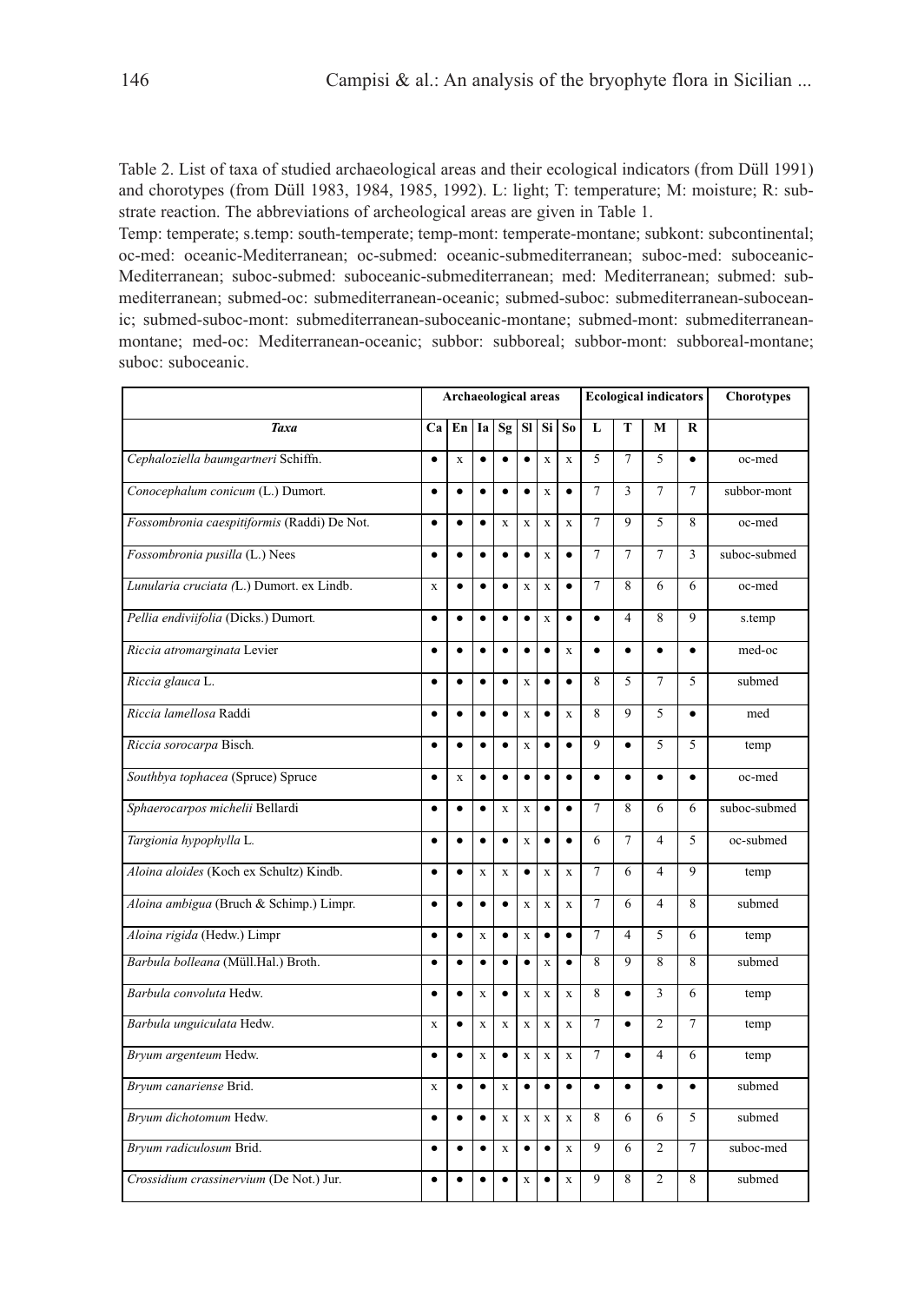## Table 2. continued.

| Crossidium laxefilamentosum W.Frey & Kürschner                                            | ٠           |             |             |             |             | ٠           | X           | ٠              |                | ٠              | ٠              |                       |
|-------------------------------------------------------------------------------------------|-------------|-------------|-------------|-------------|-------------|-------------|-------------|----------------|----------------|----------------|----------------|-----------------------|
| Crossidium squamiferum (Viv.)Jur.                                                         | $\bullet$   | $\bullet$   | $\bullet$   | $\bullet$   | $\mathbf x$ | $\bullet$   | $\mathbf x$ | 9              | 8              | X              | 8              | submed                |
| Dicranella howei Renauld & Cardot                                                         | $\bullet$   | $\bullet$   | $\bullet$   | X           | $\mathbf x$ | $\bullet$   | $\bullet$   | 9              | 8              | 5              | 8              | oc-med                |
| Didymodon acutus (Brid.) K.Saito                                                          | $\bullet$   | $\bullet$   | $\mathbf x$ | $\bullet$   | $\mathbf x$ | $\mathbf x$ | X           | 9              | 5              | $\bullet$      | 8              | submed                |
| Didymodon luridus Hornsch.                                                                | $\bullet$   | $\mathbf x$ | $\mathbf x$ | $\bullet$   | $\mathbf x$ | $\mathbf x$ | $\bf{x}$    | 9              | 6              | $\overline{2}$ | 8              | submed                |
| Didymodon rigidulus Hedw.                                                                 | $\bullet$   | $\mathbf x$ | $\bullet$   | $\bullet$   | $\bullet$   | $\bullet$   | $\mathbf x$ | 5              | 3              | $\overline{4}$ | $\tau$         | temp                  |
| Didymodon tophaceus (Brid.) Lisa                                                          | $\bullet$   | $\mathbf x$ | $\mathbf x$ | $\bullet$   | $\bullet$   | $\bullet$   | $\bullet$   | 7              | $\bullet$      | $\overline{7}$ | $\overline{7}$ | temp                  |
| Didymodon tophaceus subsp. sicculus (M.J.Cano,<br>Ros, García-Zam. & J.Guerra) Jan Kučera | $\bullet$   | $\bullet$   | $\bullet$   | X           | $\bullet$   | $\bullet$   | $\bf{X}$    | $\bullet$      | $\bullet$      | $\bullet$      | $\bullet$      | med                   |
| Didymodon vinealis (Brid.) R.H.Zander                                                     | $\mathbf x$ |             | $\bf{x}$    | X           | $\mathbf x$ | $\bf{x}$    | $\bf{X}$    | 9              | 6              | $\overline{2}$ | $\tau$         | submed                |
| Entosthodon muhlenbergii (Turner) Fife                                                    | $\bullet$   |             |             |             | $\mathbf x$ | ó           | $\bullet$   | 9              | 6              | 5              | 8              | submed-suboc-<br>mont |
| Entosthodon pulchellus (H.Philib.) Brugués                                                | $\bullet$   |             | $\bullet$   | $\mathbf x$ | $\mathbf x$ | $\bullet$   | $\bullet$   | 8              | 8              | 5              | 8              | submed-suboc          |
| Eucladium verticillatum (With.) Bruch & Schimp.                                           |             |             |             |             |             | $\mathbf x$ |             | 5              | $\overline{7}$ | 7              | 9              | submed                |
| Fissidens crassipes Wilson ex Bruch & Schimp.                                             | $\bullet$   | $\bullet$   | $\bullet$   | $\bullet$   | $\bullet$   | $\mathbf x$ | $\bullet$   | $\bullet$      | 6              | 8              | 8              | suboc-submed          |
| Fissidens gracilifolius Brugg.-Nann. & Nyholm                                             | $\bullet$   | $\bullet$   | $\bullet$   | $\bullet$   | $\bullet$   | $\mathbf x$ | $\bullet$   | 3              | $\overline{4}$ | 6              | $\mathbf{Q}$   | temp-mont             |
| Fissidens pusillus (Wilson) Milde                                                         | $\bullet$   | $\bullet$   | $\bullet$   | $\bullet$   | $\mathbf x$ | $\bullet$   | $\bullet$   | 3              | $\overline{4}$ | 6              | 6              | temp-mont             |
| Fissidens viridulus (Sw. ex anon.) Wahlenb var.<br>viridulus                              | $\bullet$   | $\bullet$   | $\bullet$   | $\bullet$   | $\mathbf x$ | $\mathbf x$ | $\bf{x}$    | $\tau$         | 5              | 6              | 8              | submed                |
| Fontinalis antipyretica Hedw.                                                             | $\bullet$   | $\bullet$   | $\bullet$   | $\bullet$   | $\bullet$   | $\mathbf x$ | $\bullet$   | 8              | 5              | 9              | $\bullet$      | subbor                |
| Funaria hygrometrica Hedw.                                                                | $\bullet$   | $\bullet$   | $\mathbf x$ | X           | $\mathbf x$ | $\bullet$   | $\bullet$   | 8              | $\bullet$      | 6              | 6              | temp                  |
| Funariella curviseta (Schwägr.) Sérgio                                                    | $\bullet$   | $\bullet$   | $\bullet$   | $\mathbf x$ | $\mathbf x$ | $\bullet$   | $\bullet$   | 5              | 8              | 5              | $\overline{7}$ | med                   |
| Gigaspermum mouretii Corb.                                                                | $\bullet$   | ٠           | $\bullet$   | $\bullet$   | $\mathbf x$ | $\bullet$   | ٠           | ٠              | $\bullet$      | $\bullet$      | $\bullet$      | oc-med                |
| Grimmia crinita Brid.                                                                     | $\bullet$   | $\mathbf x$ | $\bullet$   | $\bullet$   | $\bullet$   | $\bullet$   | $\bullet$   | 9              | 8              | $\bullet$      | 8              | submed                |
| Grimmia orbicularis Bruch ex Wilson                                                       | $\bullet$   | $\mathbf x$ | $\bullet$   | $\bullet$   | $\mathbf x$ | $\bullet$   | $\bullet$   | 9              | 7              | $\bullet$      | 8              | submed-mont           |
| Grimmia pulvinata (Hedw.) Sm                                                              | $\bullet$   | $\mathbf x$ | $\bullet$   | $\bullet$   | $\bullet$   | $\bullet$   | $\bf x$     | 9              | 5              | $\bullet$      | 7              | temp                  |
| Gymnostomum calcareum Nees & Hornsch.                                                     | $\bullet$   | $\mathbf x$ | $\mathbf x$ | $\bullet$   | $\bullet$   | $\mathbf x$ | $\bullet$   | 4              | $\overline{7}$ | 5              | 9              | submed-mont           |
| Gymnostomum viridulum Brid.                                                               | $\bullet$   | $\bullet$   | $\bullet$   | $\bullet$   | $\mathbf x$ | $\bullet$   | $\bf{X}$    | $\overline{4}$ | 8              | $\overline{4}$ | 9              | suboc-med             |
| Homalothecium aureum (Spruce) H.Rob.                                                      | $\bullet$   | $\bullet$   | $\bullet$   | $\bullet$   | $\mathbf x$ | $\bullet$   | $\bullet$   | 8              | 9              | $\overline{2}$ | 7              | med                   |
| <i>Homalothecium lutescens</i> (Hedw.) H.Rob. var.<br>lutescens                           |             |             | х           |             | х           |             |             |                | 4              | 2              | 8              | temp                  |
| Homalothecium sericeum (Hedw.) Schimp.                                                    | $\bullet$   | x           | $\bullet$   | $\bullet$   | $\bullet$   | $\mathbf x$ | $\bullet$   | 8              | 3              | 2              | 7              | temp                  |
| Hygroamblystegium varium (Hedw.) Mönk. var.<br>humile (P.Beauv.)                          | $\bullet$   | $\bullet$   | $\bullet$   |             | ٠           | $\mathbf x$ | $\bullet$   | 5              | 5              | 6              | $\overline{4}$ | temp                  |
| Kindbergia praelonga (Hedw.) Ochyra                                                       |             |             |             |             |             | $\mathbf x$ |             | 6              | 4              | 6              | 5              | temp                  |
| Microbryum davallianum (Sm.) R.H.Zander                                                   | ٠           |             | $\bullet$   | $\mathbf x$ | $\mathbf x$ | $\bullet$   | $\bullet$   | 8              | 5              | 6              | 6              | submed                |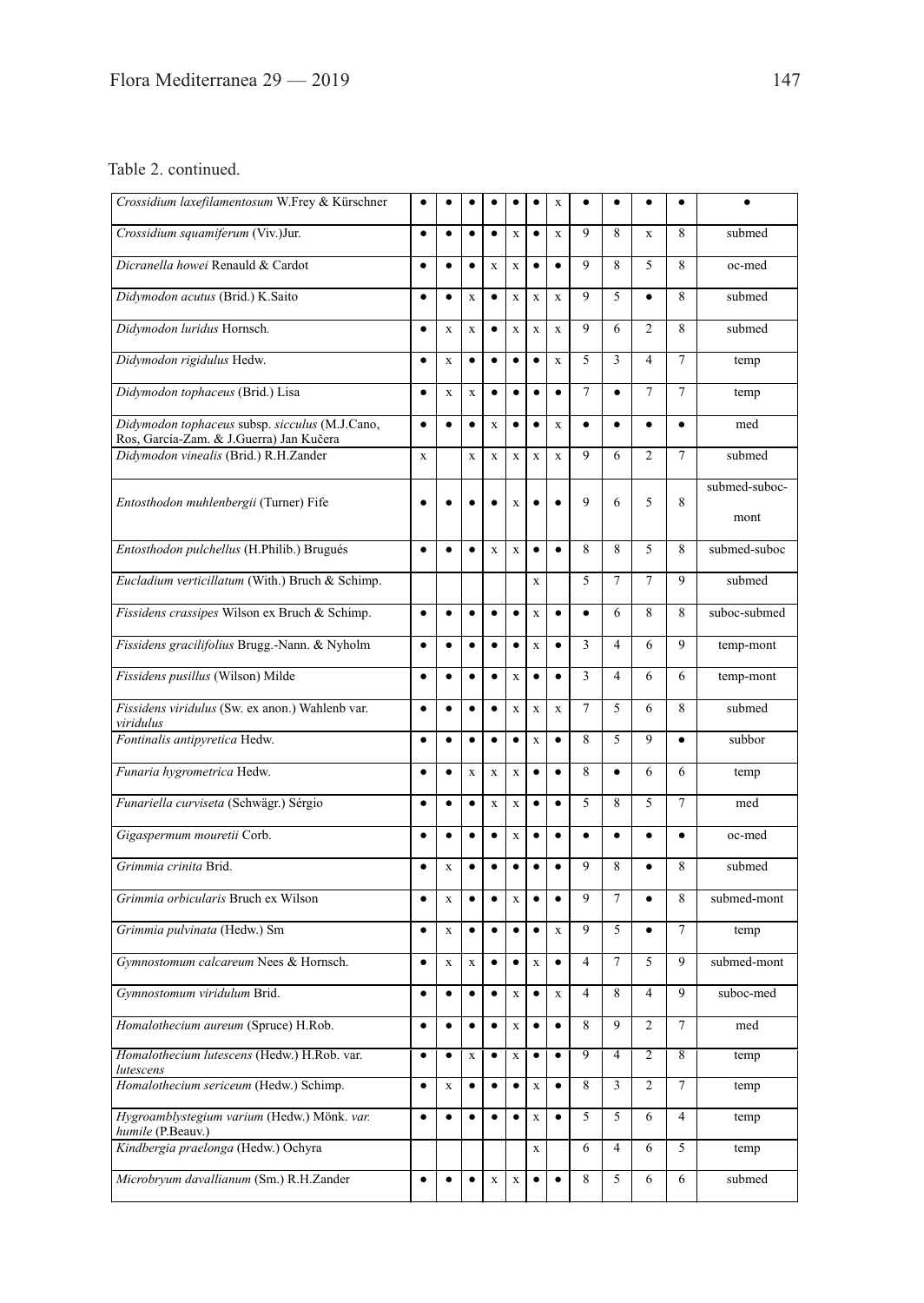## Table 2. continued.

| Microbryum starckeanum (Hedw.) R.H.Zander                        | ٠           | ٠           | X           | X           | $\mathbf x$ | ٠           | ٠           | 9              | 6         | $\overline{7}$ | 5              | submed       |
|------------------------------------------------------------------|-------------|-------------|-------------|-------------|-------------|-------------|-------------|----------------|-----------|----------------|----------------|--------------|
| Orthotrichum diaphanum Schrad. ex Brid                           | $\bullet$   | $\bullet$   | $\bullet$   | $\bullet$   | X           | $\bullet$   | $\bullet$   | 8              | 6         | $\overline{2}$ | 6              | temp         |
| Oxyrrhynchium speciosum Nees var. speciosum                      | ٠           | $\bullet$   | $\bullet$   | $\bullet$   | $\bullet$   | $\mathbf x$ | $\bullet$   | 5              | 7         | 7              | 6              | subkont      |
| Pleuridium acuminatum Lindb.                                     | $\bullet$   | $\bullet$   | $\bullet$   | $\bullet$   | $\bullet$   | $\bf{X}$    | $\bullet$   | 7              | 5         | 5              | $\overline{4}$ | suboc        |
| Pohlia wahlenbergii (F. Weber & D. Mohr)                         | ٠           | $\mathbf x$ | ٠           |             | X           | $\bullet$   | ٠           | 6              |           | 7              | 6              | subbor       |
| A.L.Andrews var. wahlenbergii                                    |             |             |             |             |             |             |             |                |           |                |                |              |
| Pseudocrossidium hornschuchianum (Schultz)                       | $\mathbf x$ | ٠           | X           |             | X           | $\mathbf x$ | X           | 9              | 5         | $\overline{2}$ | 7              | submed-suboc |
| R.H.Zander                                                       |             |             |             |             |             |             |             |                |           |                |                |              |
| Pseudocrossidium obtusulum (Lindb.) H.A.Crum &<br>L.E.Anderson   | $\bullet$   | ٠           | $\bullet$   | ٠           | $\bullet$   | $\bullet$   | $\mathbf x$ | ٠              | ٠         | ٠              | $\bullet$      |              |
| Pseudocrossidium replicatum (Taylor) R.H.Zander                  | $\bullet$   | ٠           | $\bullet$   | ٠           | $\bullet$   | ٠           | $\mathbf x$ | 7              | 7         | 3              | 8              | temp         |
| Pseudocrossidium revolutum (Brid.) R.H.Zander                    | $\bullet$   | $\bullet$   | $\bullet$   | $\bullet$   | $\mathbf x$ | $\bullet$   | $\mathbf x$ | $\overline{7}$ | 6         | 3              | 8              | oc-submed    |
| Ptychostomum capillare (Hedw.) Holyoak & N.<br>Pedersen          | $\bullet$   | X           | X           | $\bullet$   | $\mathbf x$ | $\mathbf x$ | $\bullet$   | 5              | $\bullet$ | 5              | 6              | temp         |
| Ptychostomum imbricatulum (Müll.Hal.) Holyoak &<br>N.Pedersen    | $\mathbf x$ |             | X           | $\mathbf x$ | ٠           | $\bf{X}$    | X           | 8              | $\bullet$ | 5              | 6              | temp         |
| Rhynchostegiella littorea (De Not.) Limpr.                       | $\bullet$   | $\bullet$   | $\bullet$   | $\bullet$   | $\mathbf x$ | $\bullet$   | $\mathbf X$ | $4 -$          | 5         | 5              | 8              | oc-med       |
| Rhynchostegiella tenella (Dicks.) Limpr.                         | $\bullet$   | $\bullet$   | $\bullet$   | $\bullet$   | X           | $\bullet$   | $\bullet$   | $\overline{4}$ | 5         | 3              | 8              | submed-suboc |
| Rhynchostegium riparioides (Hedw.) Cardot                        | $\bullet$   | $\bullet$   | $\bullet$   | $\bullet$   | $\bullet$   | X           | $\bullet$   | $\bullet$      | 3         | 8              | 6              | temp         |
| Scleropodium touretii (Brid.) L.F.Koch.                          | $\bullet$   | $\bullet$   | ٠           | ٠           | $\bullet$   | X           | $\bullet$   | 8              | 7         | 3              | 6              | oc-submed    |
| Scorpiurium circinatum (Bruch) M.Fleisch. & Loeske               | $\bullet$   | X           | $\bullet$   | X           | $\mathbf x$ | X           | $\mathbf x$ | 6              | 7         | 3              | 5              | oc-med       |
| Syntrichia montana Nees                                          | $\bullet$   | $\mathbf x$ | ٠           | ٠           | ٠           | ٠           | ٠           | 9              | 6         | $\bullet$      | 8              | submed-mont  |
| Syntrichia ruralis (Hedw.) F.Weber & D.Mohr                      | $\bullet$   | ٠           | ٠           | $\bullet$   | ٠           | X           | ٠           | 9              | $\bullet$ | 2              | 6              | temp         |
| Timmiella anomala (Bruch & Schimp.) Limpr.                       | X           | $\bullet$   | ٠           | $\bullet$   | $\bullet$   | X           | $\bullet$   | 5              | 9         | 5              | 5              | med          |
| Timmiella barbuloides (Brid.) Mönk.                              | ٠           | ٠           | $\bullet$   | $\mathbf x$ | X           | X           | X           | 5              | 9         | 5              | 8              | med          |
| Tortella flavovirens (Bruch) Broth.                              | $\bullet$   | $\bullet$   | $\bullet$   | $\bullet$   | X           | $\bullet$   | $\bullet$   | 8              | 5         | 2              | 8              | suboc-submed |
| Tortella inflexa (Bruch) Broth.                                  | $\bullet$   | $\bullet$   | $\bullet$   | $\bullet$   | $\mathbf x$ | $\mathbf X$ | $\bullet$   | $\overline{4}$ | 8         | 3              | 9              | oc-med       |
| Tortella nitida (Lindb.) Broth.                                  | $\bullet$   | $\bullet$   | X           | $\bullet$   | X           | X           | X           | 8              | 8         | $\overline{2}$ | 7              | oc-med       |
| Tortella squarrosa (Brid.) Limpr.                                | $\bullet$   | $\bullet$   | ٠           | $\bullet$   | X           | X           | ٠           | 9              | 8         | $\overline{2}$ | 6              | submed       |
| Tortula acaulon (With.) R.H.Zander var. pilifera                 | $\bullet$   | $\bullet$   | $\bullet$   | $\bullet$   | $\mathbf x$ | $\bullet$   | $\bullet$   | 9              | 6         | $\overline{2}$ | 7              | temp         |
| (Hedw.) R.H.Zander<br>Tortula marginata (Bruch & Schimp.) Spruce | $\bullet$   | ٠           | ٠           | $\mathbf x$ | x           | $\mathbf x$ | ٠           | 3              | 8         | 5              | 9              | oc-med       |
| Tortula muralis Hedw.                                            | $\bullet$   |             | $\mathbf X$ | X           | x           | $\mathbf x$ | $\mathbf X$ | 8              | 5         | ٠              | $\bullet$      | temp         |
| Tortula vahliana (Schultz) Mont                                  | $\bullet$   |             | $\bullet$   |             | $\mathbf x$ | $\bullet$   | $\bullet$   |                | ٠         | ٠              | $\bullet$      | oc-med       |
| Trichostomum brachydontium Bruch                                 | ٠           |             | ٠           | ٠           | x           | $\mathbf x$ | $\bullet$   | 8              | 6         | 2              | 8              | submed-mont  |
|                                                                  |             |             |             |             |             |             |             |                |           |                |                |              |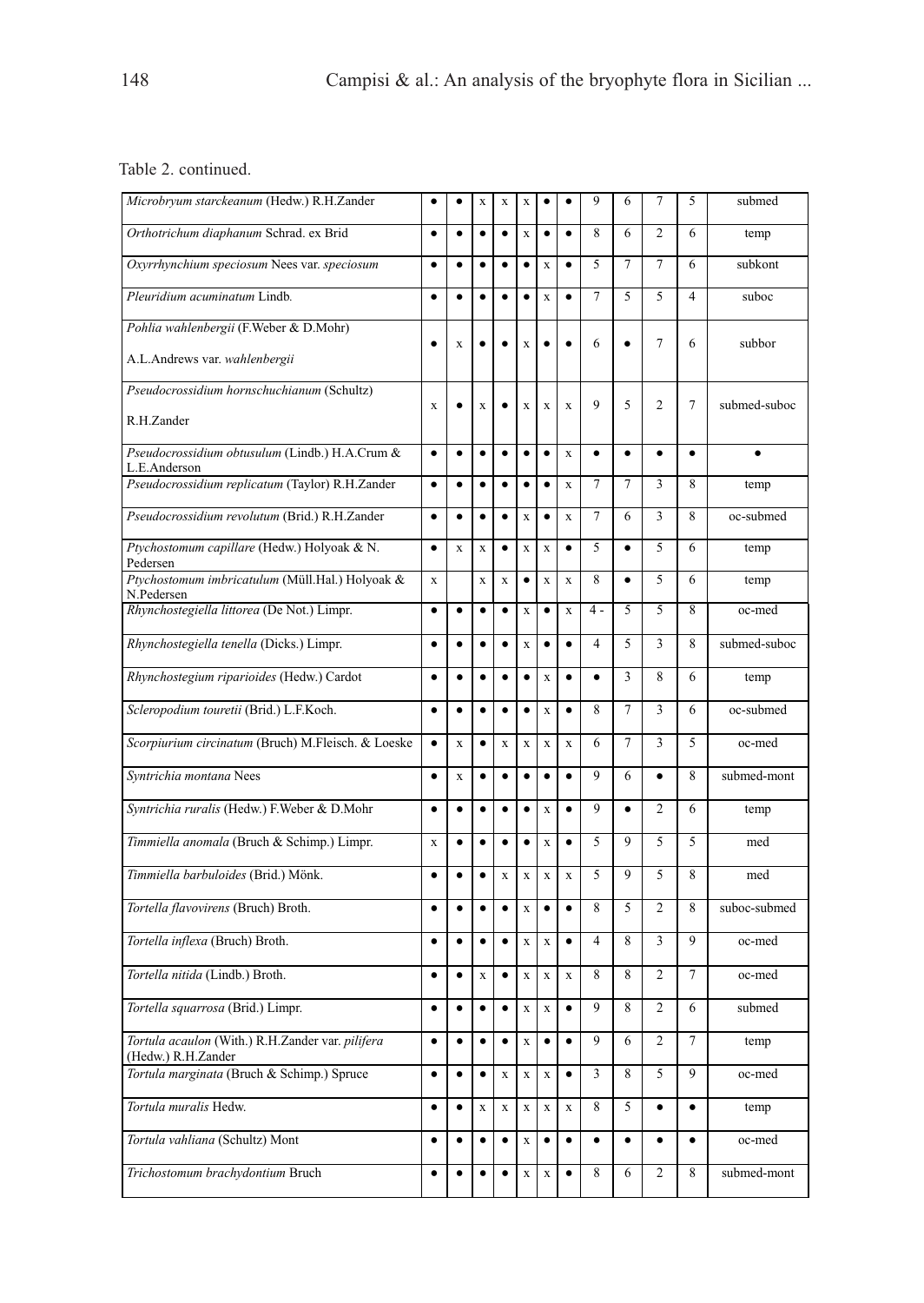#### Table 2. continued.

| Trichostomum crispulum Bruch                                  |  |  | X | $\mathbf{x}$ |   |  | a | temp        |
|---------------------------------------------------------------|--|--|---|--------------|---|--|---|-------------|
| Weissia condensa (Voit) Lindb. var. condensa                  |  |  |   |              | X |  | Q | submed      |
| Weissia controversa Hedw. var. controversa                    |  |  |   | x            |   |  | 6 | temp        |
| Weissia controversa var. crispata (Nees & Hornsch.)<br>Nyholm |  |  |   |              | X |  |   | submed-mont |

As shown in Table 3, bryophyte species numerosity of the studied archaeological areas is very variable and does not exclusively depend on the size of the areas. The archaeological park of Selinunte, which is also by far the largest of those studied, hosts the highest number of bryophytes (51 taxa); however, in relation to the size of the areas the species richness of the Syracuse and Solunto parks is remarkable (38 and 33 taxa respectively).

From the chorological point of view, the floras are quite diversified since the Mediterranean taxa prevail in the floras of Selinunte (43.1%), Segesta (50%) and Solunto (43,8%) parks and Catania site, while the temperate taxa are the most represented in Enna site (40%) and in Mount Iato (55.6%) and Syracuse parks (36.4%) (Fig. 1). The high incidence of the latter type in the first two archaeological areas is likely to be related to their mountain altitudes, while in Syracuse park could be due to the significant presence of wet microhabitats in it.

An analysis of the average values of the Ellenberg index (Fig. 2) shows a relative uniformity of the floras with reference to the behaviour of the species with respect to the various factors, since the average values show variations of at most 1 and 1.5 units. Some significant differences may, however, be noted such as particularly high xerophily of the Solunto and Catania floras (average values of the moisture factor 3.7), the relatively low values concerning the temperature factor at the Enna site and in Mount Iato park (average value less than 6), the low value related to the reaction of the substrate in the area of Catania (6.3 average value).

A qualitative comparison of the floras, conducted through a cluster analysis, highlighted an accentuated diversification of the floras, as demonstrated by the low levels of link in the dendrogram of Fig. 3. Furthermore, it is observed that the clusters reflect the thermoclimatic conditions of the sites. The greatest similarity is found, in fact, among the floras of

|                      | S1 | 1a | Sg | Si | So | Ca | En |
|----------------------|----|----|----|----|----|----|----|
| Mosses               | 44 | 18 | 18 | 36 | 28 |    | 13 |
| Liverworts           |    |    |    |    |    |    |    |
| Total bryophyte taxa | 51 | 18 | 20 | 42 | 32 |    |    |

Table 3. Number of bryophyte taxa in the archaeological areas. For abbreviations see Table 1.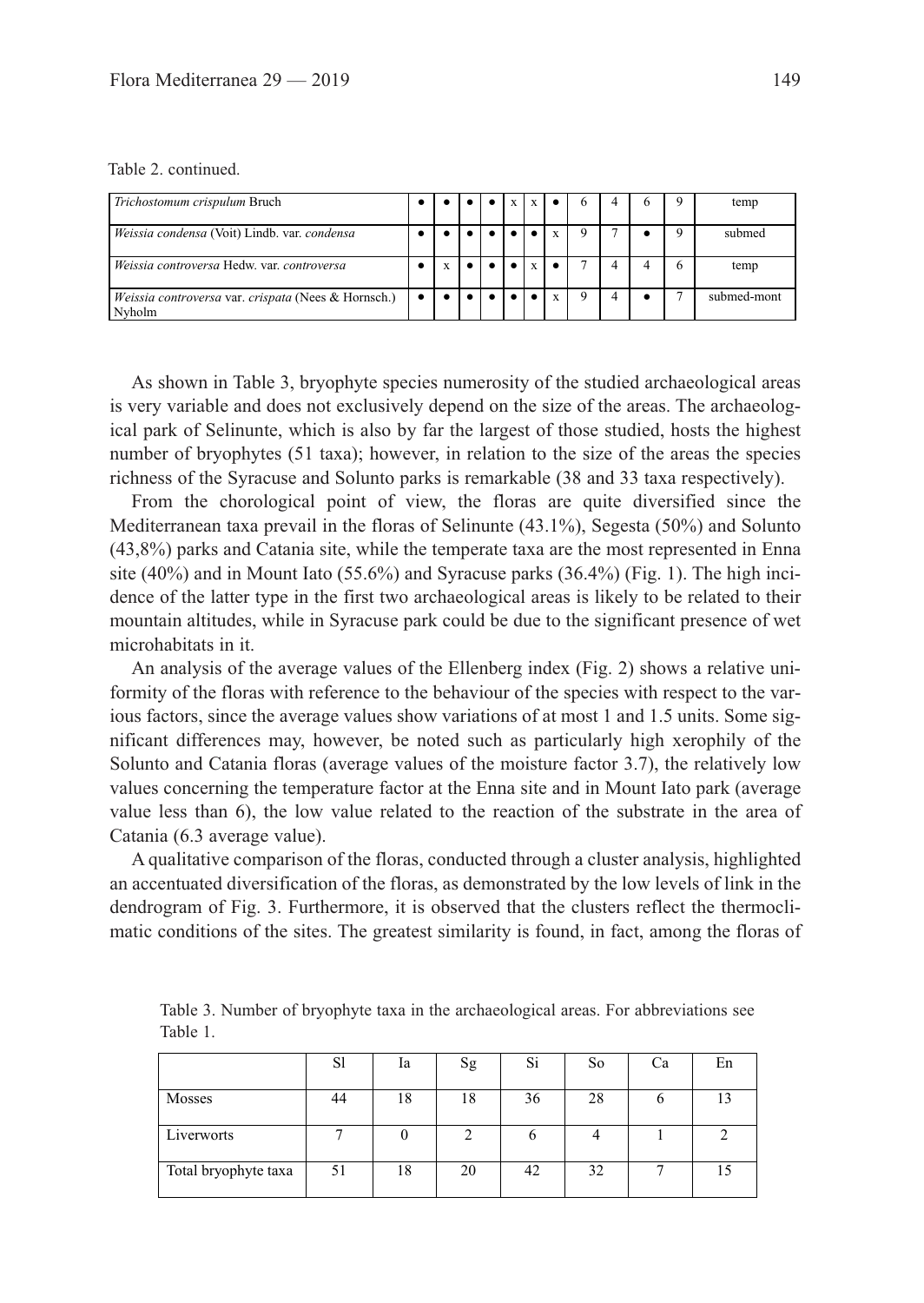

Fig. 1. Chorological Spectrum of bryofloras of studied areas. Chorological data are taken from Düll (1983, 1984, 1985, 1992). For abbreviations of archeological areas see Table 1.



Fig. 2. Radar graph of average Ellenberg's indicator values (from Düll 1991) for taxa of studied bryofloras. The abbreviations of archeological areas are given in Table 1.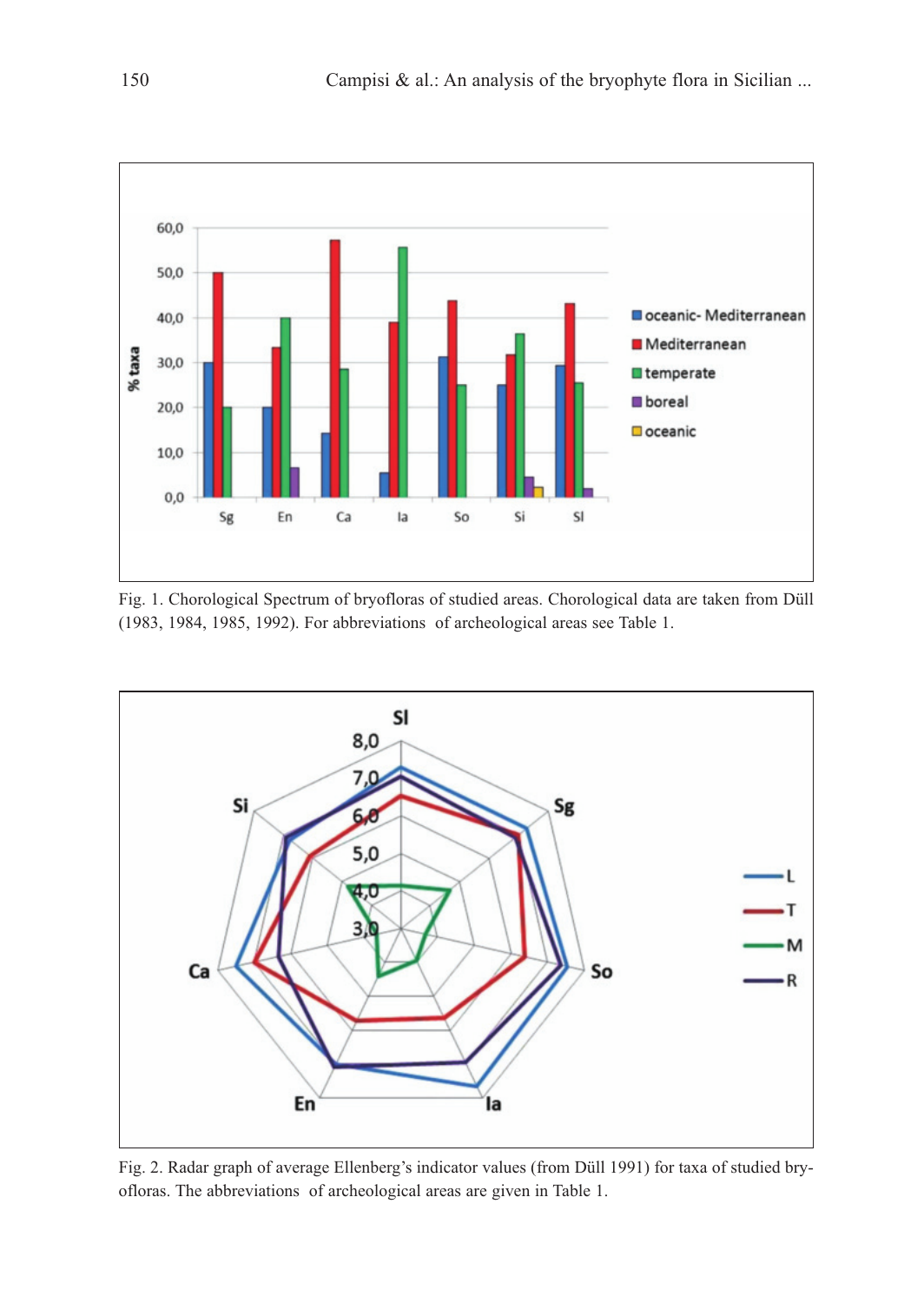

Fig. 3. Dendrogram of Jaccard's similarity (Jaccard 1908) among studied bryofloras.

Selinunte, Solunto and Syracuse, characterized by a lower thermomediterranean climate thermotype and to this cluster the floras of Mount Iato and Segesta (lower mesomediterranean climate thermotype), the flora of Catania (upper thermomediterranean climate thermotype) and, lastly, the one of Enna (upper mesomediterranean climate thermotype) are sequentially linked.

In addition to the high dissimilarity, the peculiarity of the floras of the Sicilian archaeological areas is due to the presence of taxa that be able to live almost exclusively in coastal areas with little disturbance. Among them four taxa, *Crossidium laxefilamentosum* W. Frey & Kürschner, *Gigaspermum mouretii* Corb., *Pseudocrossidium obtusulum* (Lindb.) H.A. Crum & L.E. Anderson and *P. replicatum* (Taylor) R. H. Zander., are of notable interest as they are very rare in Italy and candidates to inclusion in the European Red Data Book (Hodgetts 2015).

*Pseudocrossidium replicatum* was reported in Europe and Mediterranean basin only in Sicily (Solunto and Linosa) and Calabria (Dia & al. 2003; Privitera & Puglisi 2000; Ros & al. 2013; Hodgetts 2015). Elsewhere it is distributed in Central and South Africa, South-West Arabia and America (Zander 1981; Menzel 1986; Frey & Kürschner 1988a 1988b). In the archeological park of Solunto it lives on basic soil in interstices between quartz mosaic tesserae of the houses floors.

*Pseudocrossidium obtusulum* was reported from North America Europe, Asia and Africa, (Fedosov & Ignatova 2006; Khalil & Farag Abu-Elhamd Ali 2018). It is very rare in the Mediterranean basin, where it is only known from Andorra, Egypt, Sicily, Spain and Turkey (Ros & al. 2013; Khalil & Farag Abu-Elhamd Ali 2018). In Sicily, it was only recorded in Solunto and Linosa (Dia & Campisi 2006; Privitera & Puglisi 2009). At Solunto it lives togeth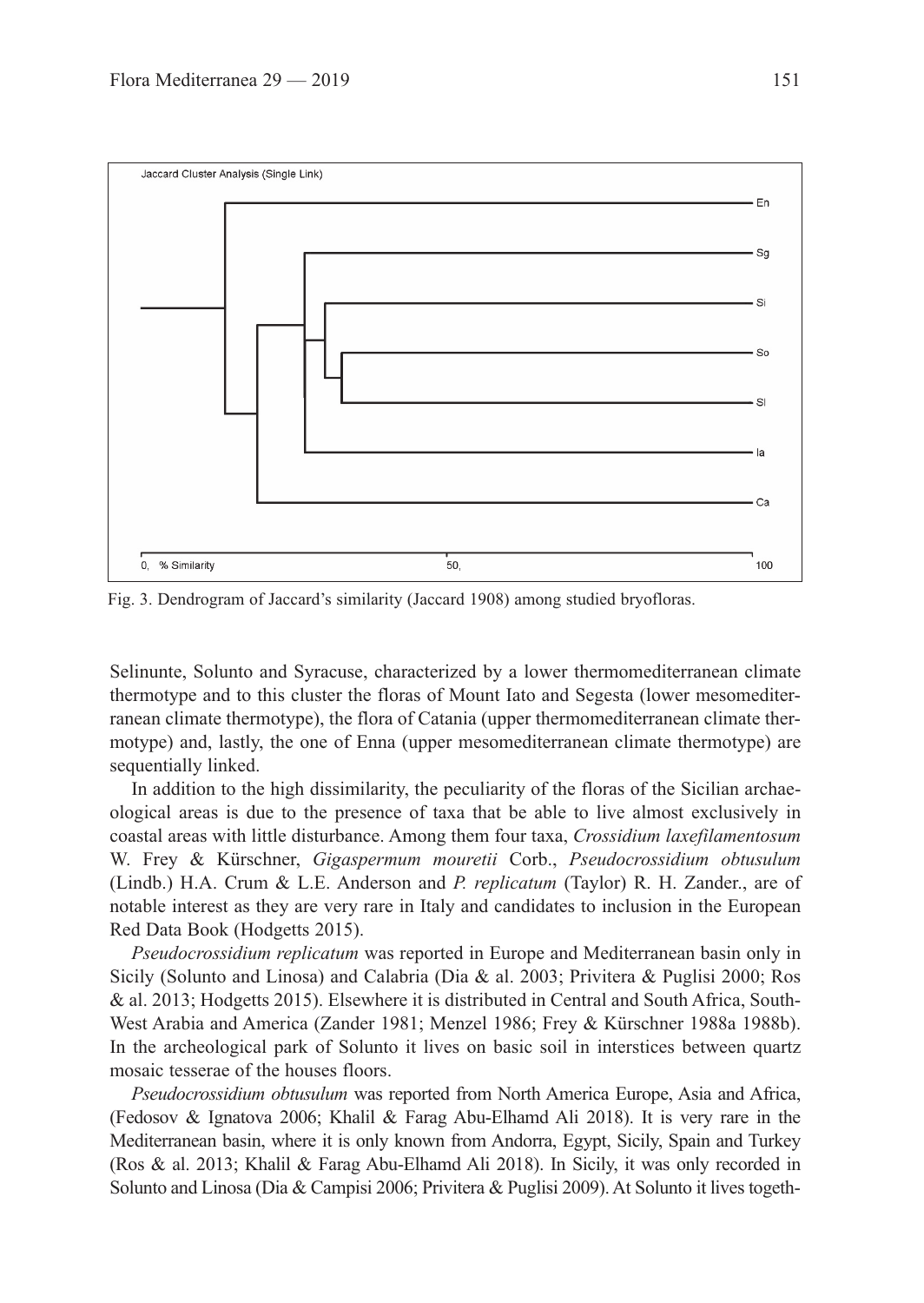er with *Pseudocrossidium replicatum* in interstices between quartz mosaic tesserae of the houses floors in the archaeological park.

*Gigaspermum mouretii* is an oceanic-Mediterranean species scattered in Syria, Israel, Cyprus, Turkey, Crete, Sicily, Morocco, Canary Islands, Spain, and Balearic Islands (Ros & al. 2013). In Italy it was reported only from two locality of Sicily (Selinunte and Capaci) (Campisi & al. 2008). At Selinunte it grows on calcarenite plinth of the temples E and F.

*Crossidium laxefilamentosum* was reported from Europe , Asia (Arabian peninsula) and Africa. In the Mediterranean basin it is known from Egypt, Serbia, Sicily, Tunisia and Turkey (Ros & al. 2013). In Sicily it was recorded only in two archaeological areas (Solunto and Molino a Vento near Gela) (Dia & Campisi 2009; Puglisi & al. 2013). At Solunto it lives on exposed soil among ruins of the archaeological park.

On the basis of coverage, frequency, abundance of sporophytes and propagules data as well as the life strategies of taxa living in the Segesta, Selinunte and Solunto archaeological parks, some species of mosses were identified as a potentially great threat to the state of conservation of the ruins in consideration of the direct correlation between species diffusion and coverage on the one hand and their possible biodeteriogenic action on the other. In particular, they are *Tortula muralis* Hedw., *Scorpiurium circinatum* (Bruch) M. Fleisch. & Loeske and *Didymodon vinealis* (Brid.) R. H. Zander, which are present in all three areas, always reaching cover class II or higher. Furthermore, *Aloina ambigua* (Bruch & Schimp.) Limpr., *Barbula convoluta* Hedw., *Bryum dichotomum* Hedw., *Didymodon luridus* Hornsch., *Funariella curviseta* (Schwägr.) Sérgio, *Pseudocrossidium hornschuchianum* (Schultz) R. H. Zander and *Tortella nitida* (Lindb.) Broth. occure in at least 2 areas with high frequency or coverage class (III or more) at least in one area. All these species, with the exception of the pleurocarp moss *Scorpiurium circinatum*, are annual or colonists, biological strategies that according to Dierßen  $(2001)$  are characterized by short-lived  $\leq 1$ year-few years) with more or less high reproductive effort. They present a high production of sporophytes already in the first year of growth or after 2-3 years or form also propagules in the first years of life and, therefore, tend to expand more and more on the stone substrates, continuously creating new colonies. On the contrary, the perennial species *Scorpiurium circinatum*, shows reproductive effort low and begin to form sporophytes only after several years. It forms very wide moss mats that extend above all on horizontal surfaces of archaeological structures in the studied areas.

The liverworts also show a high reproductive capacity both through the sporification and with different modality of vegetative propagation (propagules production in *Lunularia cruciata* (L.) Lindb. and y-shaped growth form in *Riccia* species). Five out of seven species (*Fossombronia caespitiformis* De Not. ex Rabenh., *Riccia glauca* L., *R. lamellosa* Raddi, *R. sorocarpa* Bisch., and *Sphaerocarpos michelii* Bellardi) present an "annual" strategy, being characterized by a very rapid growth of the vegetative body (few months) and very high formation of spores (Dierßen 2001). However, these species spread more widely on soils and, therefore, do not reach high frequency values on the ruins, where, except for *Fossombronia caespitiformis*, they have a low degree of coverage due to their small size.

Regarding the periods of maximum sporification, it is observed that most bryophytes release the spores in the spring (Table 4). In some cases the maturation of the sporophytes is a little early and occurs already in later winter (February and March), in others it is pro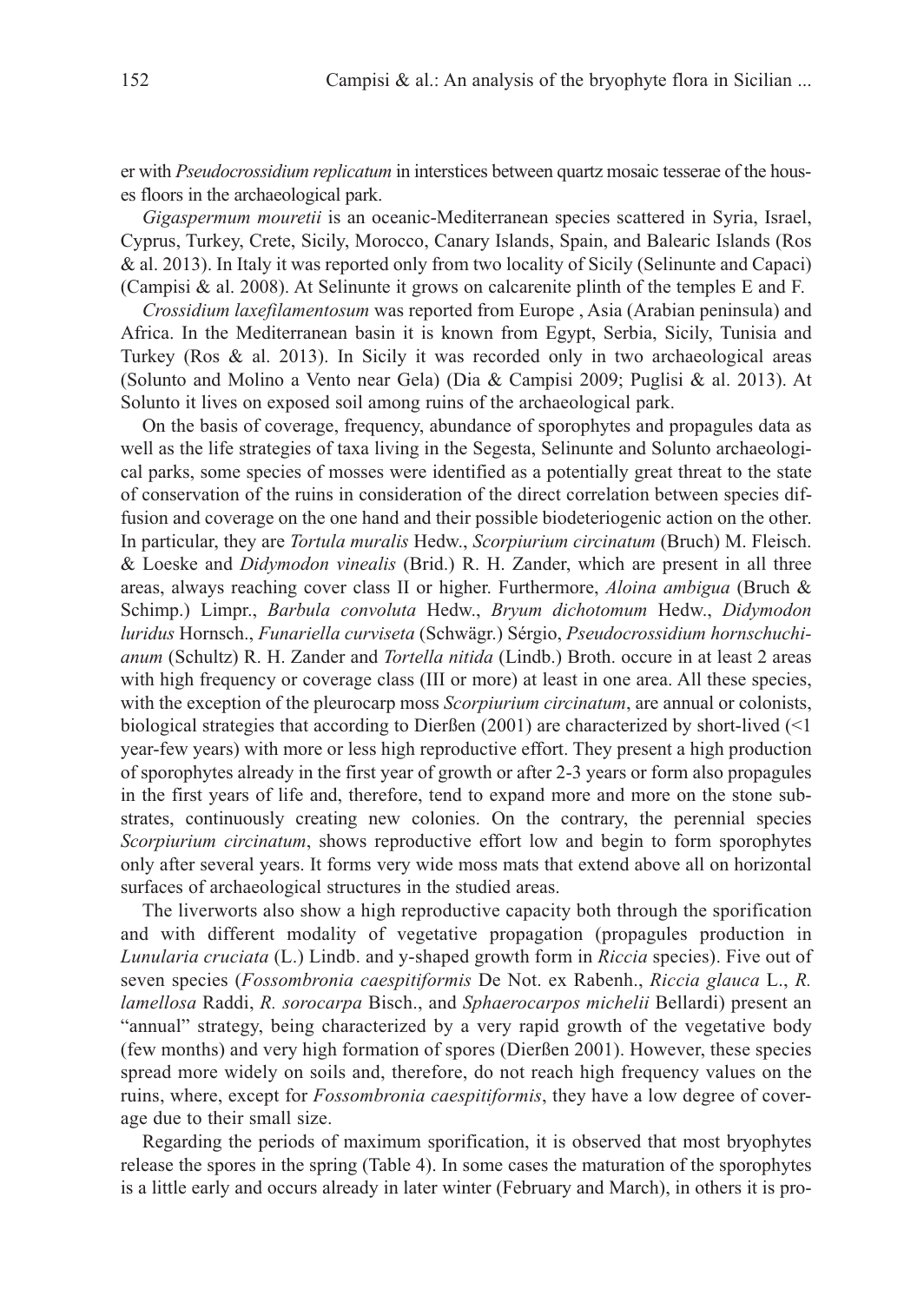Table 4. Frequency and cover classes, sporophyte or propagule presence, time of sporophyte production and life strategies (from Dierßen 2001) of taxa growing in the sites of Segesta (Sg), Selinunte (Sl) and Solunto (So). a: annual; c: colonist; ec: ephemeral colonist; l: long-lived shuttle p: perennial; pc: competitive perennial; s: short-lived shuttle; sp: stress tolerant perennial. For abbreviations of archeological areas see Table 1.

| Taxa                        |              | Frequency<br>classes |             |              | <b>Cover classes</b> |              | Sporophyte or<br>propagule |           |                          | Sporification period | Life<br>strategies |
|-----------------------------|--------------|----------------------|-------------|--------------|----------------------|--------------|----------------------------|-----------|--------------------------|----------------------|--------------------|
|                             | Sg           | S1                   | So          | Sg           | S1                   | So           | Sg                         | S1        | So                       |                      |                    |
| Hepaticae                   |              |                      |             |              |                      |              |                            |           |                          |                      |                    |
| Cephaloziella baumgartneri  | $\bullet$    | $\bullet$            | I           | $\bullet$    | $\bullet$            | L            | $\bullet$                  | $\bullet$ | $\ddot{}$                | Late winter-early    | $\mathbf{c}$       |
| Fossombronia caespitiformis | I            | $_{\rm II}$          | I           | IV           | $\mathbf{I}$         | $II-III$     | $\ddot{}$                  | $^{+}$    | $^{+}$                   | Winter               | $\rm{a}$           |
| Lunularia cruciata          | $\bullet$    | I                    | $\bullet$   | $\bullet$    | I                    | $\bullet$    | $\bullet$                  | $^{+}$    | $\bullet$                |                      | p                  |
| Riccia atromarginata        | $\bullet$    | $\bullet$            | I           | $\bullet$    | $\bullet$            | Π            |                            | $\bullet$ | $\overline{a}$           | Late winter-early    | a                  |
| Riccia glauca               | $\bullet$    | I                    | $\bullet$   | $\bullet$    | I                    | $\bullet$    |                            | $^{+}$    | $\overline{\phantom{0}}$ | Late winter-early    | a                  |
| Riccia lamellosa            | $\bullet$    | I                    | I           | $\bullet$    | I                    | Π            | $\equiv$                   | $^{+}$    | $^{+}$                   | Late winter-early    | a                  |
| Riccia sorocarpa            | $\bullet$    | Ī                    | $\bullet$   | $\bullet$    | L                    | $\bullet$    | $\overline{\phantom{0}}$   | $^{+}$    | $\overline{\phantom{0}}$ | Late winter-early    | a.s                |
| Sphaerocarpos michelii      | I            | I                    | $\bullet$   | I            | I                    | $\bullet$    | $^{+}$                     | $^{+}$    |                          | Late winter-early    | a                  |
| Targionia hypophylla        | $\bullet$    | Ī                    | Ċ           |              | L                    | $\bullet$    | $\ddot{}$                  | $^{+}$    | $\ddot{}$                | Spring-summer        | 1                  |
| Musci                       |              |                      |             |              |                      |              |                            |           |                          |                      |                    |
| Aloina aloides              | I            | $\bullet$            | I           | I            | $\bullet$            | I            |                            | ٠         | ٠                        | Winter-spring        | $\mathbf c$        |
| Aloina ambigua              | $\bullet$    | Ш                    | I           | $\bullet$    | Ш                    | I            | ó                          | $^{+}$    | $\overline{a}$           | Winter-spring        | $\mathbf c$        |
| Aloina rigida               | $\bullet$    | Ι                    | $\bullet$   | $\bullet$    | L                    | $\bullet$    | $\bullet$                  | $\bullet$ | $\bullet$                | Winter-spring        | $\ddot{c}$         |
| Barbula convoluta           | $\bullet$    | IΙI                  | I           | $\bullet$    | $\mathbf{I}$         | I            |                            |           |                          |                      | $\mathbf c$        |
| Barbula unguiculata         | I            | I                    | I           | I            | I                    | I            |                            |           | $\bullet$                | Spring               | ٠                  |
| Bryum argenteum             | $\bullet$    | I                    | I           | $\bullet$    | I                    | I            |                            |           | $^{+}$                   | Winter-spring        | $\mathbf c$        |
| Bryum canariense            | I            | $\bullet$            | $\bullet$   | $\mathbf{H}$ | $\bullet$            | $\bullet$    |                            |           | $\bullet$                |                      |                    |
| Bryum dichotomum            | I            | Ш                    | I           | $_{\rm II}$  | Ш                    | I            | Ċ                          | $\ddot{}$ | $^{+}$                   | Spring               | cp                 |
| Bryum radiculosum           | L            | $\bullet$            | I           | $_{\rm II}$  | $\bullet$            | I            | $^{+}$                     |           | $^{+}$                   |                      | ce                 |
| Crossidium crassinerve      | $\bullet$    | I                    | I           | $\bullet$    | I                    | Π            | ٠                          |           | $^{+}$                   | Spring               | $\mathbf c$        |
| Crossidium laxefilamentosum | $\bullet$    | $\bullet$            | I           | $\bullet$    | $\bullet$            | I            |                            |           | $\bullet$                |                      | $\mathbf c$        |
| Crossidium squamiferum      | $\bullet$    | I                    | I           | $\bullet$    | L                    | I            |                            |           | $^{+}$                   | Spring               | $\mathbf c$        |
| Dicranella howei            | L            | $\mathbf{H}$         | $\bullet$   | I            | L                    | $\bullet$    | $\bullet$                  |           | $\bullet$                | Winter-spring        | $\mathbf{c}$       |
| Didymodon acutus            | $\bullet$    | $\mathbf{I}$         | П           | $\bullet$    | L                    | I-II         |                            |           | $\bullet$                | Spring               | $\mathbf c$        |
| Didymodon luridus           | $\bullet$    | IV                   | $_{\rm II}$ | $\bullet$    | Ш                    | $I-II$       |                            |           | $\bullet$                | Spring               | $\mathbf c$        |
| Didymodon rigidulus         |              | $\bullet$            | I           | $\bullet$    | $\bullet$            | I            | ó                          |           | $^{+}$                   |                      | $\mathbf c$        |
| Didymodon tophaceous        | $_{\rm II}$  | $\bullet$            | I           | Π            | $\bullet$            | I            |                            |           | $\bullet$                |                      | $\ddot{\text{c}}$  |
| subsp. sicculus             |              |                      |             |              |                      |              |                            |           |                          |                      |                    |
| Didymodon tophaceus         | $\bullet$    | I                    | ٠           | $\bullet$    | I                    | $\bullet$    |                            |           | $\bullet$                | Spring               |                    |
| Didymodon vinealis          | П            | Ш                    | П           | $I-II$       | Ш                    | I-II         | $\bullet$                  | ٠         | $\bullet$                | Spring-summer        | $\mathbf{c}$       |
| Entosthodon muhlenbergiii   | $\bullet$    | Ι                    | $\bullet$   | $\bullet$    | I                    | $\bullet$    | $\bullet$                  | $\bullet$ | $\bullet$                | Spring               | a                  |
| Entosthodon pulchellus      | I            | I                    | $\bullet$   | $\mathbf I$  | I                    | $\bullet$    | $\ddot{}$                  | $^{+}$    | ٠                        | Spring               | a                  |
| Fissidens viridulus         | $\bullet$    | I                    | I           | $\bullet$    | I                    | Π            | $\bullet$                  | $\bullet$ | $^{+}$                   | Spring-summer        | ec                 |
| Funaria hygrometrica        | I            | I                    | $\bullet$   | I            | $_{\rm II}$          | $\bullet$    | $\ddot{}$                  | $^{+}$    | $\bullet$                | Spring-summer        | f                  |
| Funariella curviseta        | Ш            | Ī                    | $\bullet$   | $I-IV$       | $\mathbf{H}$         | $\bullet$    | $\ddot{}$                  | $^{+}$    | $\bullet$                | Spring               | a                  |
| Gigaspermum mouretii        | $\bullet$    | I                    | $\bullet$   | $\bullet$    | I                    | ٠            | ٠                          | $\bullet$ | $\bullet$                | Autumn               | c                  |
| Grimmia orbicularis         | $\bullet$    | I                    | $\bullet$   | $\bullet$    | I                    | $\bullet$    | $\bullet$                  | $^{+}$    | $\bullet$                | Spring               | $\mathbf c$        |
| Grimmia pulvinata           | $\bullet$    | $\bullet$            | I           | $\bullet$    | $\bullet$            | I            | Ċ                          | $\bullet$ | $\ddot{}$                | Winter-spring        | $\mathbf c$        |
| Gymnostomum viridulum       | $\bullet$    | $\overline{\rm II}$  | I           | $\bullet$    | $\mathbf{I}$         | $\mathbf{I}$ | ٠                          | $\bullet$ | $\ddot{}$                | Spring-summer        | $\mathbf c$        |
| Homalothecium aureum        | ٠            | I                    | ٠           | $\bullet$    | I                    | $\bullet$    | ٠                          | $\bullet$ | $\bullet$                | Spring               | p                  |
| Homalothecium lutescens     | $\bullet$    | I                    | $\bullet$   | $\bullet$    | I                    | ė            | Ċ                          | $\bullet$ | $\bullet$                | Spring               | p                  |
| Microbryum davallianum      | $\mathbf{I}$ | I                    | $\bullet$   | I            | I                    | $\bullet$    | $\ddot{}$                  | $^{+}$    | ٠                        | Winter-spring        | a                  |
| Microbryum starckeanum      | I            | I                    | ٠           | I            | I                    | ٠            | $\ddot{}$                  | $^{+}$    | $\bullet$                | Winter-spring        | a                  |
| Orthotrichum diaphanum      | $\bullet$    | I                    | Ċ           | $\bullet$    | I                    |              | ٠                          | $^{+}$    | $\bullet$                | Spring               | $\mathbf{c}$       |
| Pohlia wahlenbergii         | $\bullet$    | I                    | $\bullet$   | $\bullet$    | $\mathbf I$          | $\bullet$    |                            |           | $\bullet$                | Spring-summer        | pc                 |
| Pseudocrossidium            | $\bullet$    | П                    | I           | $\bullet$    | Ш                    | I            |                            |           | $\bullet$                | Spring               | $\mathbf c$        |
| Pseudocrossidium replicatum | $\bullet$    | $\bullet$            | $_{\rm II}$ | $\bullet$    | $\bullet$            | $\mathbf{I}$ | ٠                          |           | $\bullet$                |                      | $\mathbf c$        |
| Pseudocrossidium revolutum  | $\bullet$    | I                    | $_{II}$     | $\bullet$    | $\mathbf{I}$         | T            |                            |           | $\ddot{}$                | Spring               | $\mathbf c$        |
| Ptychostomum capillare      |              | H                    | $\bullet$   |              | T                    | $\bullet$    |                            |           | $\bullet$                | Spring-summer        | $\mathbf c$        |
| Ptychostomum imbricatulum   | $\mathbf{I}$ | $\bullet$            | I           | $I-II$       | $\bullet$            | $\mathbf{I}$ |                            |           | $\bullet$                | Spring-summer        | $\mathbf c$        |
| Rhynchostegiella littorea   | $\bullet$    | I                    | I           | $\bullet$    | I                    | I            |                            |           | $\bullet$                | Spring               | sp                 |
| Rhynchostegiella tenella    | $\bullet$    | $\mathbf{I}$         | $\bullet$   | $\bullet$    | I                    | $\bullet$    |                            |           | $\bullet$                | Autumn               | sp                 |
| Scorpiurium circinatum      | I            | Ш                    | I           | V            | $\mathbf{V}$         | II-V         |                            |           | $\bullet$                | Spring               | p                  |
| Timmiella barbuloides       | I            | I                    | I           | V            | $\mathbf{I}$         | Ш            | $\ddot{}$                  |           | $\bullet$                | Spring-summer        | $\bf S$            |
| Tortella flavovirens        | $\bullet$    | I                    | $\bullet$   | $\bullet$    | I                    | $\bullet$    |                            |           | $\bullet$                | Spring               | $\mathbf c$        |
| Tortella inflexa            | ٠            | I                    | $\bullet$   |              | I                    | $\bullet$    |                            |           | $\bullet$                | Spring               | $\mathbf c$        |
| Tortella nitida             | $\bullet$    | IV                   | Ш           | $\bullet$    | $\overline{V}$       | II-V         |                            |           | $\ddot{}$                | Autumn               | sp                 |
| Tortella squarrosa          | ٠            | T                    |             |              | T                    |              |                            |           | ٠                        | Spring               | pc                 |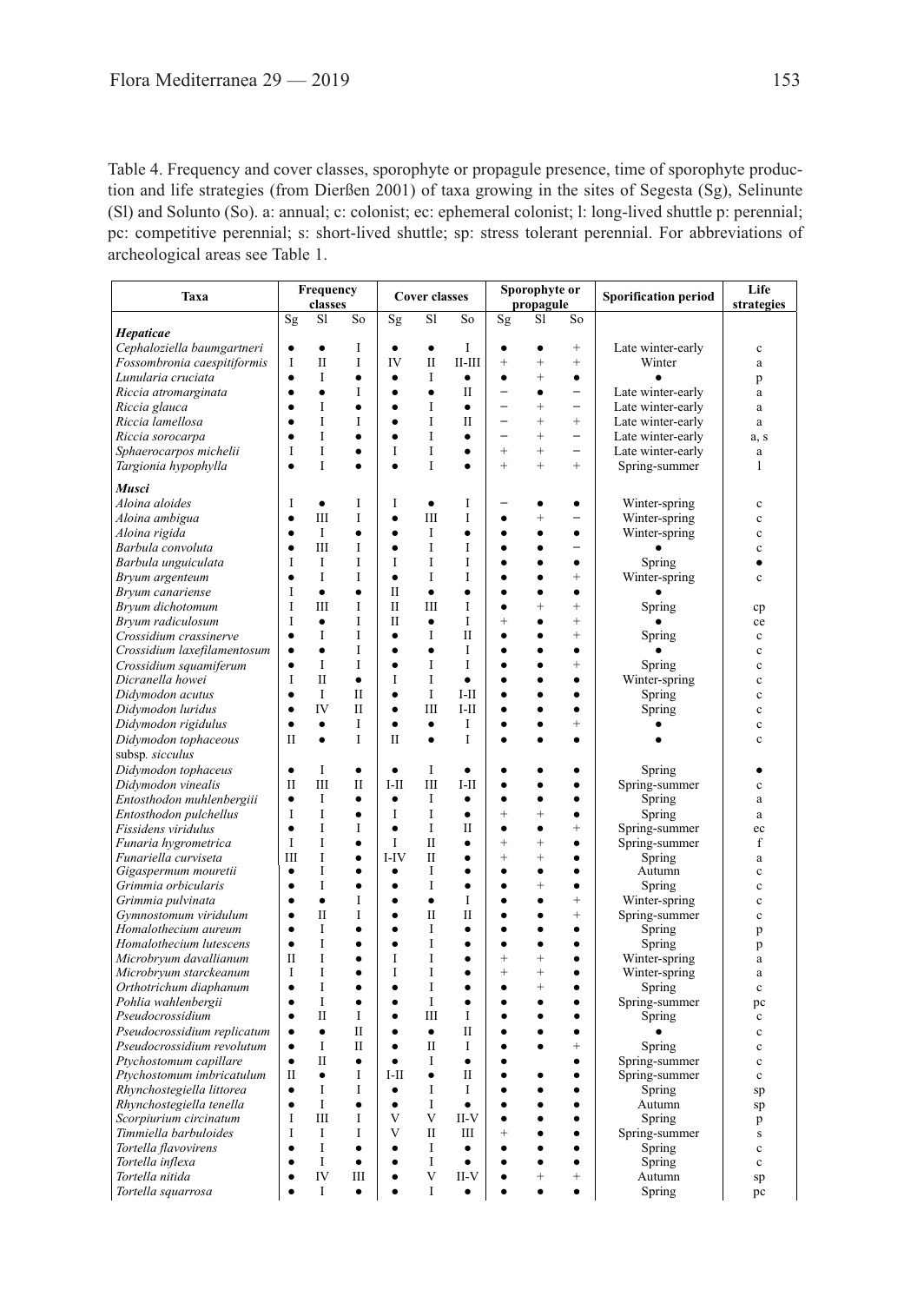Table 4. continued.

| Tortula acaulon var. pilifera |  |        |      |  | Autumn-spring |      |
|-------------------------------|--|--------|------|--|---------------|------|
|                               |  |        |      |  |               |      |
| Tortula marginata             |  |        |      |  | Spring        |      |
| Tortula muralis               |  | 11-I V | 11-T |  | Spring-summer |      |
| Tortula vahliana              |  |        |      |  | Spring        |      |
| Trichostomum brachydontium    |  |        |      |  | Spring        | p, s |
| Trichostomum crispulum        |  |        |      |  | Spring        | c    |
| Weissia condensa              |  |        |      |  | Winter-spring |      |
| Weissia controversa var.      |  |        |      |  | Winter-spring |      |
| crispata                      |  |        |      |  |               |      |

longed in the summer. Few species have autumnal sporification. Therefore, the analysis of these data suggests that the winter is the most suitable season to guarantee the effectiveness of the interventions on the ruins.

## **Conclusive considerations**

Overall, this analysis confirms the naturalistic interest of archaeological areas for their significant floristic diversity and species richness, whose values are comparable to those recorded in Sicily in some natural areas (Campisi  $\&$  al. 2006). The importance of these areas is also increased by the presence of some rare taxa in Europe for which specific attention would be required during the necessary, periodic, restorative interventions on remains of architectural structures.

These cleaning interventions should primarily be aimed at the removal of widespread bryophytes with numerous or extensive colonies, considering that the action of biodeterioration is certainly related to the degree of bryophyte coverage. Furthermore, the possibility of diffusion of spores and propaguls due to colony detachment operations should not be underestimated.

Nevertheless, it should be emphasized that further research is desirable to better clarify the biodeteriogenic role of different bryophyte taxa, so far ascertained only in some epilithic moss species (Hughes 1982; Altieri & Ricci 1994; Altieri & al. 1997). Many species on lithic structures, indeed, are not true saxicolous but they settle only in small accumulations of soil in grooves and fractures caused by the alteration usually due to other deteriogenic agents; hence, the possibility that they, like other terricolous bryophytes, can exercise, instead, a protective action on substrates cannot be excluded with certainty at least in some cases. The important role of moss coverings against soil erosion is, in fact, well known both in forest ecosystems and in arid habitats where they contribute to the formation of the biological soil crusts, very effective to counteract the action of atmospheric agents (Weber & al. 2016).

#### **Acknowledgements**

The authors thank the anonymous reviewers for their helpful suggestions. Support by Selinunte and Cave di Cusa Archeological Park is gratefully acknowledged.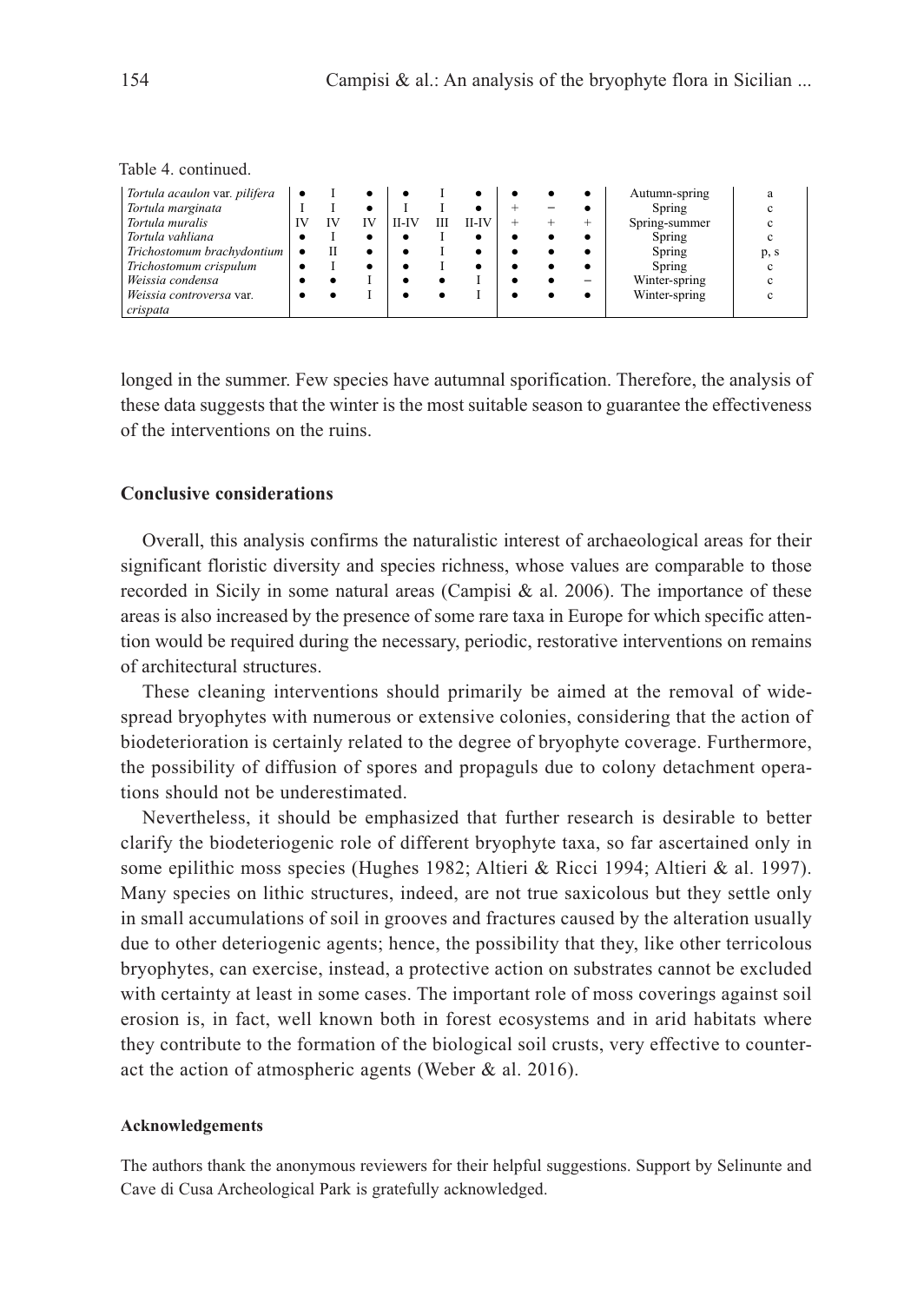#### **References**

- Aiello P., Dia M. G. & Provenzano F. 2003: Flora briofitica e biodeterioramento dei siti archeologici siciliani: le briofite insediate sulle rovine di Segesta e Solunto. – Quad. Bot. Amb. Appl. **14:** 187-197.
- Altieri, A. & Ricci, S. 1994: Il ruolo delle briofite nel biodeterioramento dei materiali lapidei. Pp. 329-334 in: La conservazione dei monumenti nel bacino del Mediterraneo, Atti 3° Symp. Intern. (Venezia 22-25 giugno 1994).
- ––, Coladonato, M., Lonati, G., Malagodi, M., Nugari, M. P. & Salvadori, O. 1997: Effects of biocidal treatments on some italian lithotypes samples. – Pp: 31-40 in: A. Moropoulou, A., Zezza, E., Kollias, E., Papachristodoul, I. (eds) Proceedings IV International symposium on the conservation of monuments in the Mediterranean Basin. – Athens.
- Campisi, P., Dia, M. G. & Aiello, P. 2006: Analisi preliminare della diversità briofitica nei principali habitat della Sicilia. – Inform. Bot. Ital. **38:** 139-144.
- ––, Lo Re, M. G. & Dia, M. G. 2008: *Gigaspermum mouretii* Corb. Inform. Bot. Ital. **40:** 137-138.
- –– & Provenzano, F. 2004: New record in Sicily of *Gigaspermum mouretii* (*Gigaspermaceae*, *Musci*), rare species in Europe. – Fl. Medit. **14:** 305-308.
- Celesti-Grapow, L., Pignatti, S. & Pignatti, W. E. 1993-1994: Analisi della flora dei siti archeologici di Roma. – Allionia **32:** 113-118.
- Ceschin, S., Caneva, G. & Kumbaric, A. 2006: Biodiversità ed emergenze floristiche nelle aree archeologiche romane. – Webbia **61**(**1**)**:** 133-144. https://doi.org/10.1080/ 00837792.2006.10670797.
- Di Benedetto, L. & Grillo, M. 1998: Contributo alla conoscenza dei biodeteriogeni rilevati nel complesso archeologico del Teatro greco-romano ed Anfiteatro romano di Catania. – Quad. Bot. Amb. Appl. **6(1995):** 61-66.
- Dia, M. G. & Campisi, P. 2006: First record of *Pseudocrossidium obtusulum* (Lindb.) H.A. Crum L.E. Anderson (*Pottiaceae*, *Musci*) in Italy. – Nova Hedwigia **82(1-2**)**:** 205-208. https://doi.org/10.1127/0029-5035/2006/0082-0205
- –– & –– 2009: New or interesting records to the moss flora of Italy. Cryptog. Bryol. **30(1):** 199-201.
- ––, Privitera, M. & Puglisi, M. 2003: New reports of *Pseudocrossidium replicatum* (*Pottiaceae*, *Musci*) from Sicily. – Fl. Medit. **13:** 297-301.
- Dierβen, K. 2001: Distribution, ecological amplitude and phytosociological characterization of european bryophytes. – Bryophytorum Biblioth. **56:** 1-289.
- Domina, G. 2018: The floristic research in Italian archaeological sites. Fl. Medit. **28:** 377-383. https://doi.org/10.7320/FlMedit28.377
- Düll, R. 1983: Distribution of the European and Macaronesian liverworts (*Hepaticophytina*). Bryol. Beitr. **2:** 1-114.
- –– 1984: Distribution of the European and Macaronesian mosses (*Bryophytina*). Part I Bryol. Beitr. **4:** 1-113.
- –– 1985: Distribution of the European and Macaronesian mosses (*Bryophytina*). Part II Bryol. Beitr. **5:** 110-232.
- –– 1991: Valori degli indicatori ecologici per muschi ed epatiche. Pp. 69-91 in: Mastracci, M. (ed.), Congresso internazionale di Briologia. L'Aquila 15-26 luglio 1991. Atti del Convegno. – L'Aquila.
- –– 1992: Distribution of the European and Macaronesian mosses (*Bryophytina*). Annotations and Progress. ─ Bryol. Beitr. **8/9:** 1-223.
- Fedosov, V. E. & Ignatova, E. A. 2006: The genus *Pseudocrossidium* R.S. Williams (*Pottiaceae*, *Musci*) in Russia. – Arctoa **15:** 203-210. https://doi.org/10.15298/arctoa.15.09
- Frey, W. & Kürschner, H. 1988a: Bryophytes of the Arabian Peninsula and Socotra. Floristics, phyto-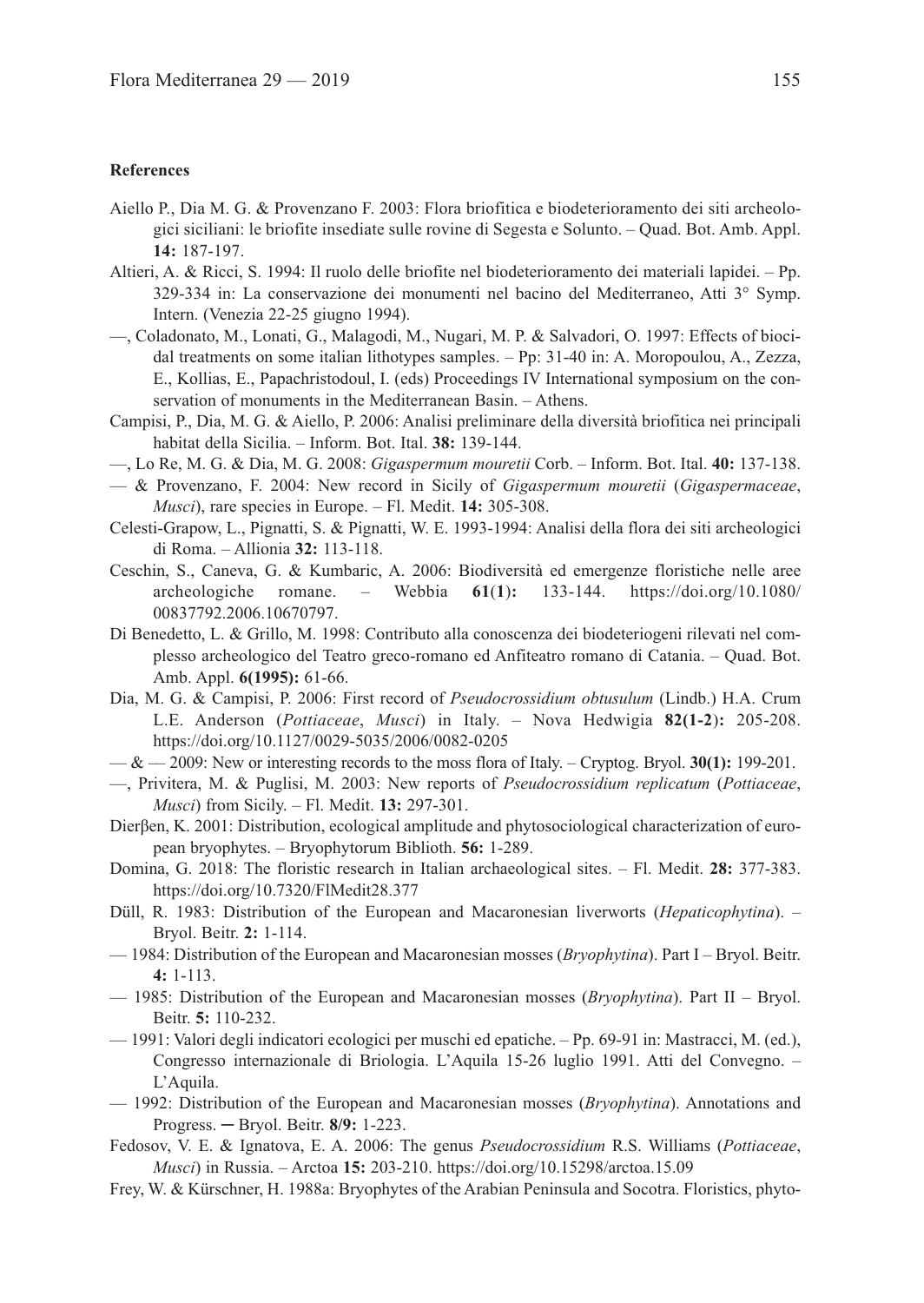geography and definition of the Xerothermic Pangean element. Studies in Arabian bryophytes 12. – Nova Hedwigia **46:** 37-120.

–– & –– 1988b: *Pseudocrossidium replicatum* (Tayl.) Zander replaces B*arbula acutata* C. Muell A note on its synonymy, distribution and the xeropottioid life syndrome. – Cryptog. Bryol. Lichenol. **9(2):** 95-102.

Grella, L.,, Arduini, C. & Uboldi, L. 1997: I beni archeologici in Italia. – Milano.

- Gueli, L., Lo Giudice, R., Dia, M. G., & Campisi, P. 2005: Biodeteriogeni vegetali (Tracheofite, Briofite) in siti archeologici e complessi monumentali della Sicilia. – Infor. Bot. Ital. **37(A):** 82-83.
- Guglielmo, A., Privitera, M., Puglisi**,** M. & Prezzavento, A. D. 2003: Brioflora e grado di urbanizzazione nella città di Siracusa (Sicilia sud-orientale). – Quad. Bot. Amb. Appl. **14:** 211-219.
- Hodgetts, N. G. 2015: Checklist and country status of European bryophytes towards a new Red List for Europe. Irish Wildlife Manuals, **84.** – Dublin.
- Hughes, J. G. 1982: Penetration by rhizoids of the moss *Tortula muralis* into well cemented oolitic limestone. – Intern. Biodeterioration Bull. **18**(**2**)**:** 43-46.
- Jaccard, P. 1908: Nouvelles recherches sur la distribution florale. Bull. Soc. Vaud. Sci. Nat. **44:** 223-270.
- Khalil, M. I. & Farag Abu-Elhamd Ali, M. 2018: Additional *Pottiaceae* Records from Omayed Protected Area, Egypt. – Egypt. J. Exp. Biol. (Bot.) **14(2):** 339-345. https://doi.org/10.5455/egyjebb.20181116035159
- Kučera, J. Blockeel,T. L., Erzberger, P., Papp, B., Soldán, Z., Vellak, K., Werner, O., Ros, R. M. 2018: The *Didymodon tophaceus* Complex (*Pottiaceae*, *Bryophyta*) Revisited: New Data Support the Subspecific Rank of Currently Recognized Species. – Cryptog. Bryol. **39(2):** 241- 257. https://doi.org/10.7872/cryb/v39.iss2.2018.241
- Lo Giudice, R. & Cristaudo, A. 1998: Biodeteriogeni vegetali dei complessi monumentali e archeologici della città di Enna (Sicilia centrale). – Quad. Bot. Amb. Appl. **6(1995):** 167-180.
- Lucchese, F. & Pignatti Wikus, E. 1995: Il verde nelle aree archeologiche. Pp. 80-90 in: Cignini, B., Massari, G. & Pignatti, S. (eds), L'Ecosistema Roma, ambiente e territorio. – Roma.
- McAleece, N, Lambshead, P, Paterson, G, & Gage, J. 1997: Bio-diversity professional V2.0. Oban. Menzel, M. 1986: Beitrag zur andinen Laubmoosflora von Peru. – Willdenowia **15:** 529-555.
- Minissale, P. Trigilia, A., Brogna, F. & Sciandrello, S. 2015: Plants and Vegetation in the Archaeological Park of Neapolis of Syracuse (Sicily, Italy): A Management Effort and also an Opportunity for Better Enjoyment of the Site. – Conserv. Manag. Archaeol. Sites **17**(**4**)**:** 340- 369. https://doi.org/10.1080/13505033.2016.1175906.
- Pesaresi, S., Galdenzi, D., Biondi E. & Casavecchia, S. 2014: Bioclimate of Italy: application of the worldwide bioclimatic classification system- – J. Maps **10**(**4**)**:** 538-553. https://doi.org/10.1080/17445647.2014. 891472.
- Privitera, M. & Puglisi, M. 2000: A new record for the European moss flora: *Pseudocrossidum replicatum* (Tayl.) Zander (*Pottiaceae*, *Musci*). – Nova Hedwigia **70**(**3**)**:** 479-484.
- $-$  &  $-$  2009: The circum-Sicilian islands as important refuge areas for some remarkable bryophytes. –Pl. Biosyst. **143(S1):** 126-135.
- –– & Scelsi, F. 1996: La flora briofitica del Castello di Eurialo e delle Mura Dionigiane di Siracusa (Sicilia). – Pp 567-576 in: Piccione, V. & Antonelli, C. (eds) Atti IV Workshop Progetto Strategico C.N.R. "Clima, Ambiente e Territorio nel Mezzogiorno". – Lecce.
- Puglisi, M. 1999: Bryophyte vegetation on the archaeological sites of Syracuse (SE Sicily). Arch. Geobot. **3(2):** 201-211.
- ––, Campisi, P., Dia, M. G. & Privitera, M. 2013: Additional reports for Italian moss flora. Pl. Biosyst. **147(2):** 525-528. https://doi.org/10.1080/11263504.2013.806365